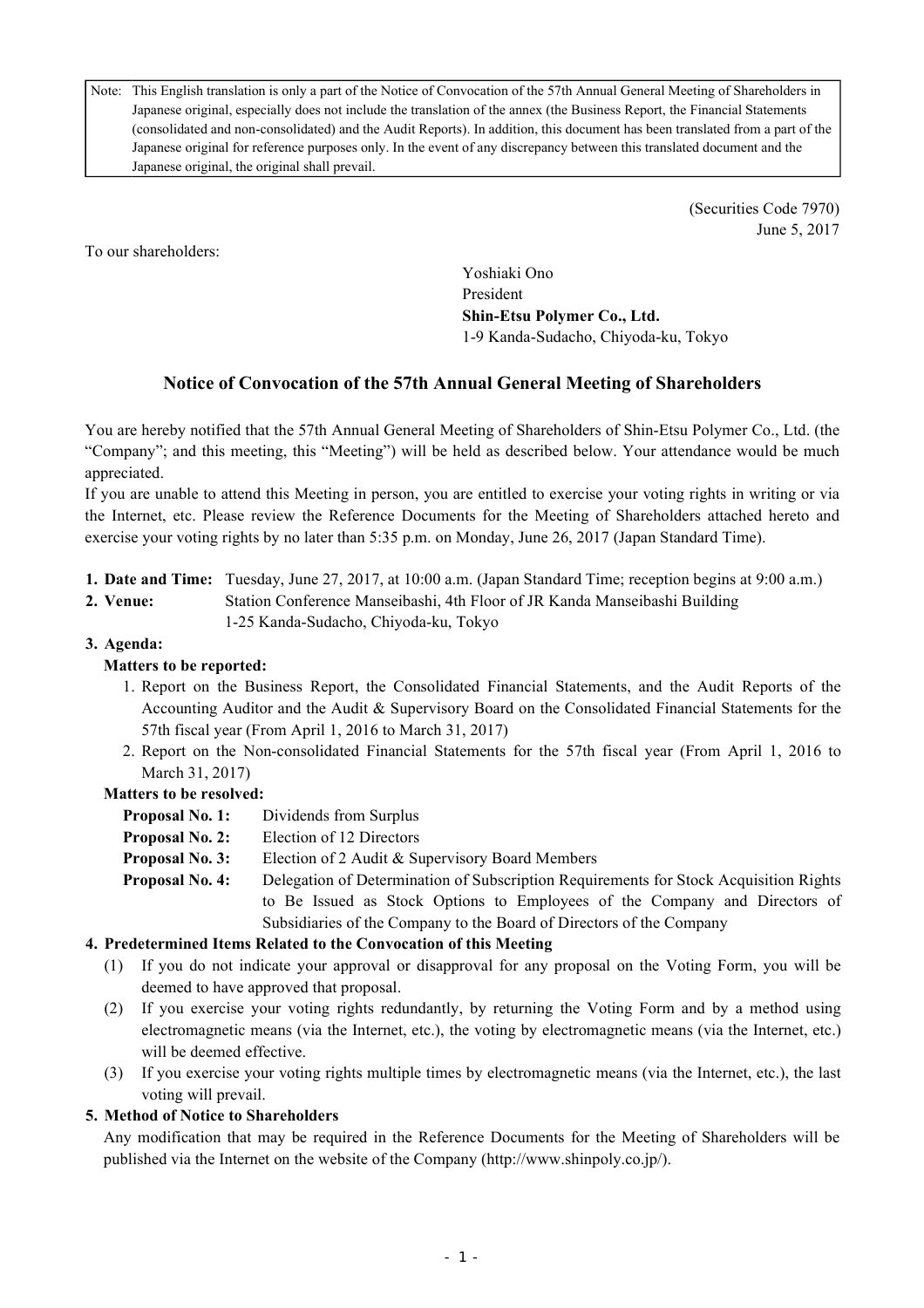#### **Reference Documents for the Meeting of Shareholders**

### **Proposal No. 1:** Dividends from Surplus

The Company proposes the dividends from surplus as follows:

The Company considers the return of profits to shareholders to be one of the most important management priorities.

With the objective of increasing corporate value through a strengthening of its corporate foundation and sustainable growth, the basic policy of the Company is to continue paying stable dividends in line with business results, while at the same time securing internal reserves in order to ensure the soundness of the financial strength of the Company, R&D investment, and investments for production facilities, etc.

As for the year-end dividend for the 57th fiscal year, in comprehensive consideration of the business performance and future business developments, etc., the Company proposes to pay a dividend of ¥6 per share. As a result, the annual dividend will total ¥12 per share, including the interim dividend paid of ¥6 per share, which is ¥3 higher than for the previous fiscal year.

Matters concerning year-end dividend:

- (1) Type of dividend property Cash
- (2) Matters concerning allocation of dividend property to shareholders and the total amount thereof ¥6 per share of common stock of the Company totaling ¥492,661,704
- (3) Effective date of dividend from surplus June 28, 2017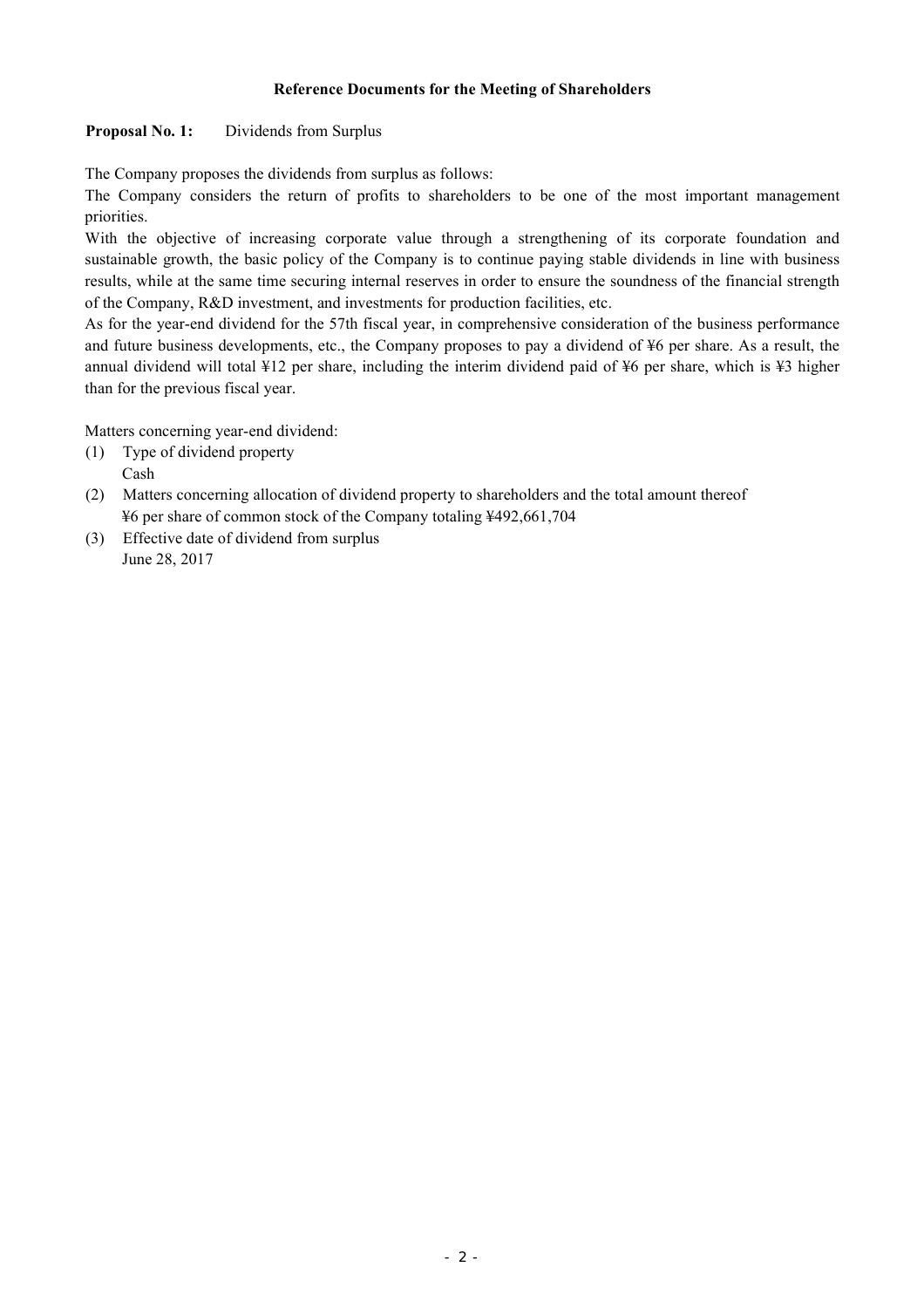## **Proposal No. 2:** Election of 12 Directors

At the conclusion of this Meeting, the terms of office of all 12 Directors will expire. Therefore, the Company proposes the election of 12 Directors. The candidates for Director are as follows:

| Candidate |                     |                                                             |              |  |
|-----------|---------------------|-------------------------------------------------------------|--------------|--|
| No.       | Name                | Current position and responsibility in the Company          |              |  |
| 1         | Osamu Hiura         | Chairman                                                    | Reelection   |  |
| 2         | Yoshiaki Ono        | President                                                   | Reelection   |  |
| 3         | Toshiaki Deto       | Senior Director and General Manager of Sales Unit           | Reelection   |  |
|           |                     |                                                             | Reelection   |  |
| 4         | Kenjiro Hata        | Director                                                    | Outside      |  |
|           |                     |                                                             | Independent  |  |
|           | Shigemichi Todoroki |                                                             | Reelection   |  |
| 5         |                     | Director                                                    | Outside      |  |
|           |                     |                                                             | Independent  |  |
| 6         | Toru Takayama       | Director and General Manager of Office of International     | Reelection   |  |
|           |                     | Business, Sales Unit                                        |              |  |
| 7         | Mikio Furukawa      | Director and General Manager of Sales & Marketing Division  | Reelection   |  |
|           |                     | III, Sales Unit                                             |              |  |
| 8         | Satoru Sugano       | Director and General Manager of Development Unit            | Reelection   |  |
| 9         | Yasushi Shibata     | Director and General Manager of Human Resources             | Reelection   |  |
|           |                     | Department, Administrative Unit                             |              |  |
| 10        | Naoki Kobayashi     | General Manager of Sales & Marketing Division I, Sales Unit | New election |  |
| 11        | Kan Ishihara        | President of Shin-Etsu Finetech Co., Ltd.                   | New election |  |
| 12        | Mitsuo Sato         | General Manager of Production Unit                          | New election |  |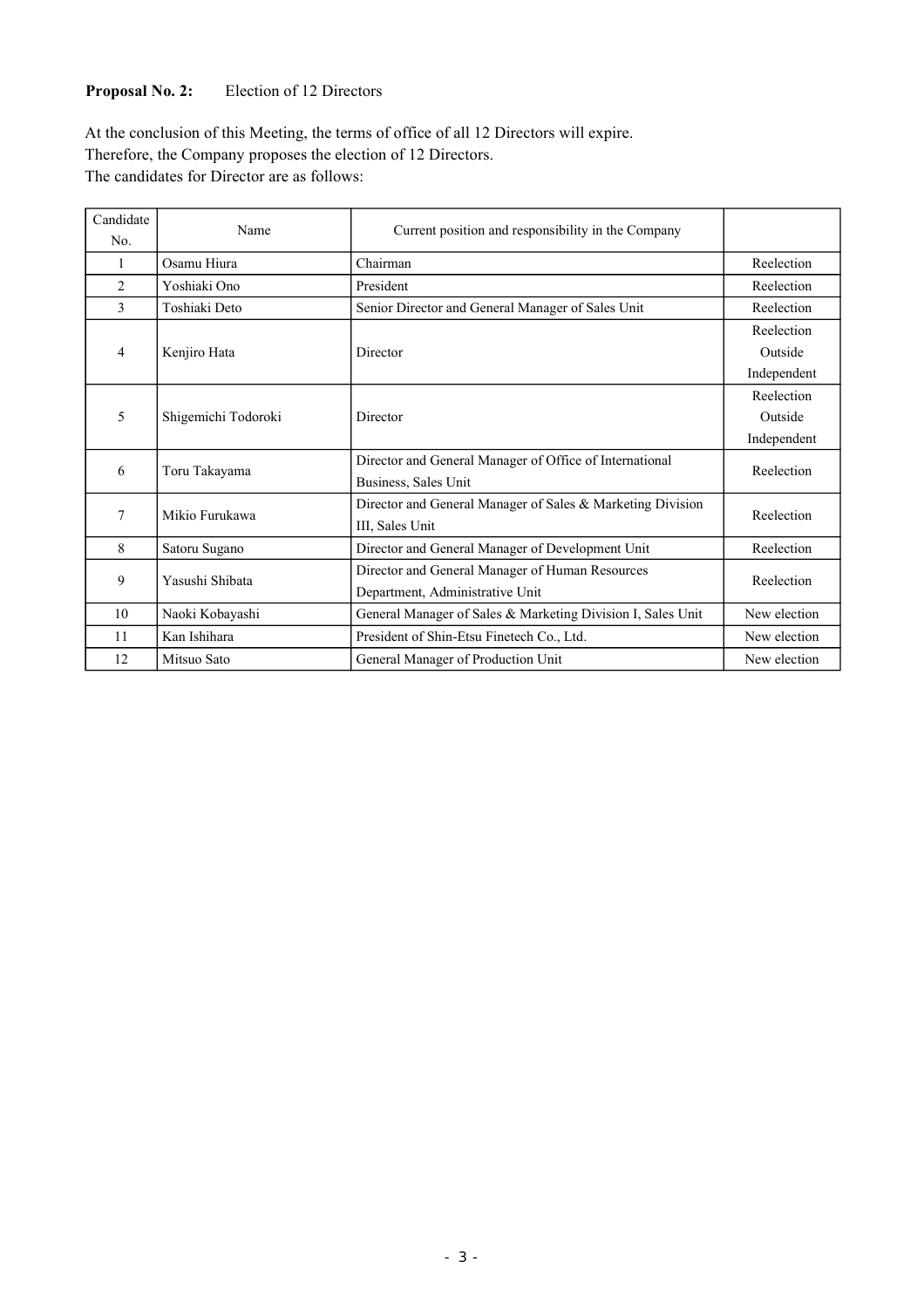| Candidate      | Name                                                                                                                                                                                                                                           | Career summary, and position and responsibility in the | Number of the                                                                                                     |                |  |  |  |
|----------------|------------------------------------------------------------------------------------------------------------------------------------------------------------------------------------------------------------------------------------------------|--------------------------------------------------------|-------------------------------------------------------------------------------------------------------------------|----------------|--|--|--|
| No.            | (Date of birth)                                                                                                                                                                                                                                |                                                        | Company's shares                                                                                                  |                |  |  |  |
|                |                                                                                                                                                                                                                                                |                                                        | Company                                                                                                           | owned          |  |  |  |
|                | Osamu Hiura                                                                                                                                                                                                                                    | Apr. 1953                                              | Joined Shin-Etsu Chemical Co., Ltd.                                                                               |                |  |  |  |
|                | (November 17, 1930)<br>(86 years old)                                                                                                                                                                                                          | Aug. 1985                                              | Director                                                                                                          |                |  |  |  |
|                |                                                                                                                                                                                                                                                | Sept. 1990                                             | Managing Director                                                                                                 |                |  |  |  |
|                | Reelection                                                                                                                                                                                                                                     | June 1994                                              | Senior Managing Director                                                                                          |                |  |  |  |
|                | Tenure                                                                                                                                                                                                                                         | June 2001                                              | President of the Company                                                                                          | 180,300 shares |  |  |  |
|                | 16 years                                                                                                                                                                                                                                       | June 2007                                              | Chairman and Representative Director                                                                              |                |  |  |  |
| $\mathbf{1}$   |                                                                                                                                                                                                                                                | June 2008                                              | Chairman (current position)                                                                                       |                |  |  |  |
|                | Attendance at meetings of the<br><b>Board of Directors</b>                                                                                                                                                                                     |                                                        | (Significant concurrent positions outside the Company)                                                            |                |  |  |  |
|                | 14/14                                                                                                                                                                                                                                          |                                                        | No significant concurrent positions outside the Company.                                                          |                |  |  |  |
|                | Reasons for nomination as candidate for Director                                                                                                                                                                                               |                                                        |                                                                                                                   |                |  |  |  |
|                | The Company has nominated Osamu Hiura as a candidate for Director because he has actively exhibited management                                                                                                                                 |                                                        |                                                                                                                   |                |  |  |  |
|                | acumen such as reviewing the Company's business since he was appointed as Representative Director, and it was                                                                                                                                  |                                                        |                                                                                                                   |                |  |  |  |
|                | determined that he could continue to contribute to the supervisory functions of the Board of Directors and the                                                                                                                                 |                                                        |                                                                                                                   |                |  |  |  |
|                | enhancement of the Company's corporate value.                                                                                                                                                                                                  |                                                        |                                                                                                                   |                |  |  |  |
|                |                                                                                                                                                                                                                                                | Apr. 1967                                              | Joined Shin-Etsu Chemical Co., Ltd.                                                                               |                |  |  |  |
|                | Yoshiaki Ono                                                                                                                                                                                                                                   | June 2000                                              | General Manager of Silicone-Electronics                                                                           |                |  |  |  |
|                | (January 1, 1944)                                                                                                                                                                                                                              |                                                        | Materials Research Center                                                                                         |                |  |  |  |
|                | (73 years old)                                                                                                                                                                                                                                 | June 2003                                              | Director                                                                                                          |                |  |  |  |
|                |                                                                                                                                                                                                                                                | Nov. 2004                                              | General Manager of Special Functional                                                                             |                |  |  |  |
|                | Reelection                                                                                                                                                                                                                                     |                                                        | Products Department                                                                                               |                |  |  |  |
|                |                                                                                                                                                                                                                                                | June 2005                                              | Managing Director                                                                                                 | 41,900 shares  |  |  |  |
|                | Tenure<br>4 years                                                                                                                                                                                                                              | Dec. 2007                                              | General Manager of R&D and Patent                                                                                 |                |  |  |  |
|                |                                                                                                                                                                                                                                                | June 2009                                              | Department<br>Representative Senior Managing Director and                                                         |                |  |  |  |
| $\overline{2}$ | Attendance at meetings of the                                                                                                                                                                                                                  |                                                        | General Manager of Silicone Division                                                                              |                |  |  |  |
|                | <b>Board of Directors</b>                                                                                                                                                                                                                      | June 2013                                              | President of the Company (current position)                                                                       |                |  |  |  |
|                | 14/14                                                                                                                                                                                                                                          |                                                        | (Significant concurrent positions outside the Company)                                                            |                |  |  |  |
|                |                                                                                                                                                                                                                                                |                                                        | No significant concurrent positions outside the Company.                                                          |                |  |  |  |
|                | Reasons for nomination as candidate for Director                                                                                                                                                                                               |                                                        |                                                                                                                   |                |  |  |  |
|                |                                                                                                                                                                                                                                                |                                                        | The Company has nominated Yoshiaki Ono as a candidate for Director because he possesses extensive knowledge and   |                |  |  |  |
|                |                                                                                                                                                                                                                                                |                                                        | experience centered on the silicone business at Shin-Etsu Chemical Co., Ltd., and has shown strong leadership and |                |  |  |  |
|                |                                                                                                                                                                                                                                                |                                                        |                                                                                                                   |                |  |  |  |
|                | endeavored toward the restoration of the Company's performance since he was appointed as Representative Director,<br>and it was determined that he could continue to contribute to the supervisory functions of the Board of Directors and the |                                                        |                                                                                                                   |                |  |  |  |
|                | enhancement of the Company's corporate value.                                                                                                                                                                                                  |                                                        |                                                                                                                   |                |  |  |  |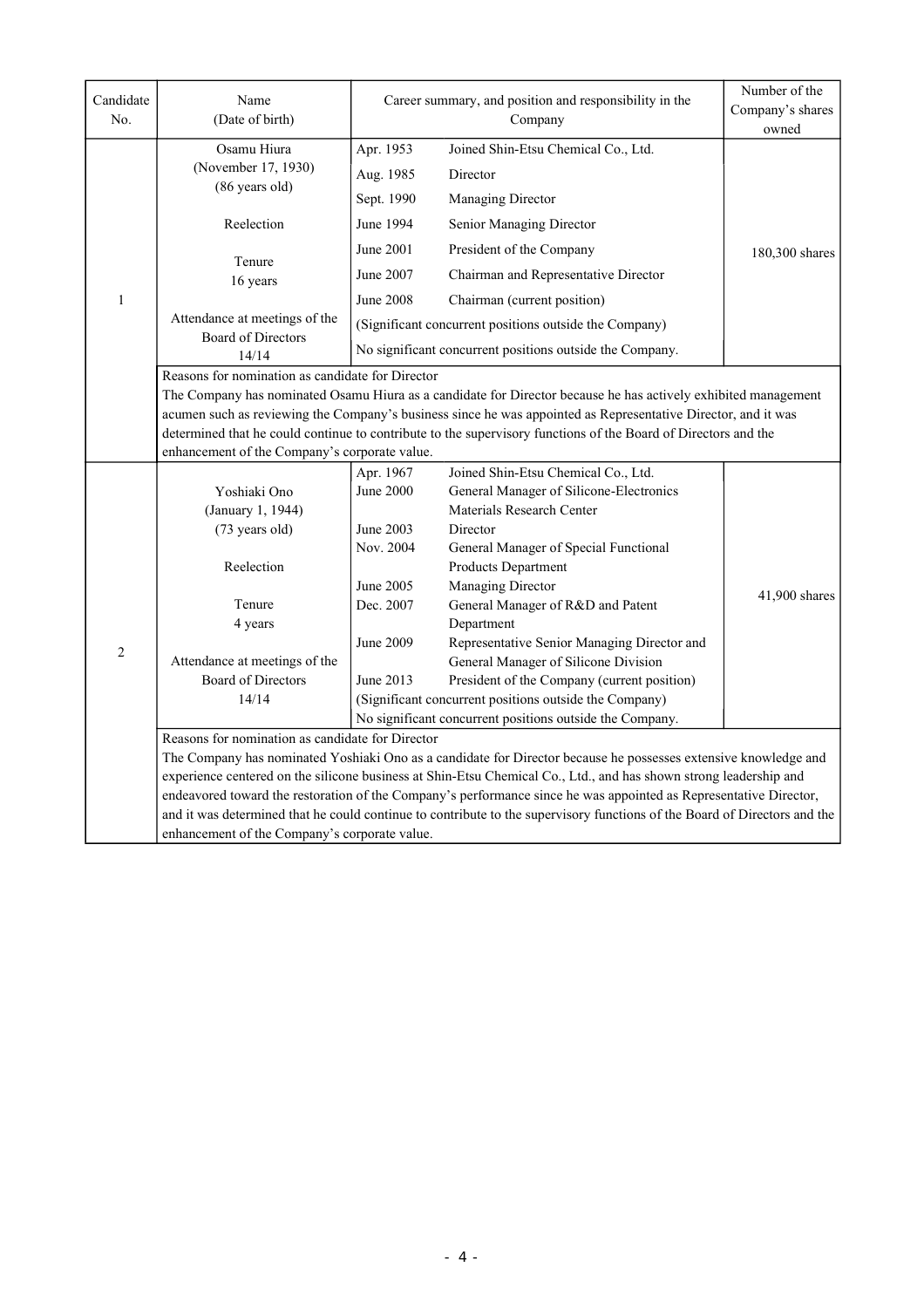| Candidate      | Name                                                                                                                                                      | Career summary, and position and responsibility in the                                  |                                                                                                                                                                                                                                                                                                                                                                                                                                                  | Number of the    |  |  |  |
|----------------|-----------------------------------------------------------------------------------------------------------------------------------------------------------|-----------------------------------------------------------------------------------------|--------------------------------------------------------------------------------------------------------------------------------------------------------------------------------------------------------------------------------------------------------------------------------------------------------------------------------------------------------------------------------------------------------------------------------------------------|------------------|--|--|--|
| No.            | (Date of birth)                                                                                                                                           | Company                                                                                 |                                                                                                                                                                                                                                                                                                                                                                                                                                                  | Company's shares |  |  |  |
|                |                                                                                                                                                           |                                                                                         |                                                                                                                                                                                                                                                                                                                                                                                                                                                  | owned            |  |  |  |
| $\mathfrak{Z}$ | Toshiaki Deto<br>(December 17, 1952)<br>(64 years old)<br>Reelection<br>Tenure<br>5 years<br>Attendance at meetings of the<br>Board of Directors<br>13/14 | Oct. 1980<br>June 1997<br>June 2007<br>June 2012<br>June 2013<br>Apr. 2014<br>June 2016 | Joined the Company<br>OA Group Manager of Technology Products<br><b>Business Unit</b><br>General Manager of Technology Products<br>Business Division, High Technology Products<br><b>Business Unit</b><br>Director<br>General Manager of High Technology Products<br><b>Business Unit</b><br>General Manager of Sales Unit (current<br>position)<br>Senior Director (current position)<br>(Significant concurrent positions outside the Company) | 41,400 shares    |  |  |  |
|                |                                                                                                                                                           |                                                                                         |                                                                                                                                                                                                                                                                                                                                                                                                                                                  |                  |  |  |  |
|                | No significant concurrent positions outside the Company.                                                                                                  |                                                                                         |                                                                                                                                                                                                                                                                                                                                                                                                                                                  |                  |  |  |  |
|                | Reasons for nomination as candidate for Director                                                                                                          |                                                                                         |                                                                                                                                                                                                                                                                                                                                                                                                                                                  |                  |  |  |  |
|                | The Company has nominated Toshiaki Deto as a candidate for Director because he possesses abundant experience and                                          |                                                                                         |                                                                                                                                                                                                                                                                                                                                                                                                                                                  |                  |  |  |  |
|                | knowledge in sales gained while mainly engaged in the precision molded product business, is currently responsible for                                     |                                                                                         |                                                                                                                                                                                                                                                                                                                                                                                                                                                  |                  |  |  |  |
|                | the Sales Unit, and it was determined that he could continue to contribute to the enhancement of the Company's                                            |                                                                                         |                                                                                                                                                                                                                                                                                                                                                                                                                                                  |                  |  |  |  |
|                | corporate value.                                                                                                                                          |                                                                                         |                                                                                                                                                                                                                                                                                                                                                                                                                                                  |                  |  |  |  |
|                | Kenjiro Hata                                                                                                                                              | May 1954                                                                                | Joined Meiji Life Insurance Company                                                                                                                                                                                                                                                                                                                                                                                                              |                  |  |  |  |
|                | (July 27, 1928)                                                                                                                                           | Apr. 1990                                                                               | President                                                                                                                                                                                                                                                                                                                                                                                                                                        |                  |  |  |  |
|                | (88 years old)                                                                                                                                            | Apr. 1998                                                                               | Representative Director and Chairman                                                                                                                                                                                                                                                                                                                                                                                                             |                  |  |  |  |
|                |                                                                                                                                                           | June 2003                                                                               | Audit & Supervisory Board Member of the                                                                                                                                                                                                                                                                                                                                                                                                          |                  |  |  |  |
|                | Reelection                                                                                                                                                |                                                                                         | Company                                                                                                                                                                                                                                                                                                                                                                                                                                          |                  |  |  |  |
|                | Outside                                                                                                                                                   | <b>July 2003</b>                                                                        | Senior Corporate Advisor of Meiji Life                                                                                                                                                                                                                                                                                                                                                                                                           |                  |  |  |  |
|                | Independent                                                                                                                                               |                                                                                         | <b>Insurance Company</b>                                                                                                                                                                                                                                                                                                                                                                                                                         |                  |  |  |  |
|                |                                                                                                                                                           | Jan. 2004                                                                               | Senior Corporate Advisor of Meiji Yasuda Life                                                                                                                                                                                                                                                                                                                                                                                                    | - shares         |  |  |  |
|                | Tenure                                                                                                                                                    |                                                                                         | Insurance Company                                                                                                                                                                                                                                                                                                                                                                                                                                |                  |  |  |  |
|                | 6 years                                                                                                                                                   | Dec. 2005                                                                               | Senior Advisor                                                                                                                                                                                                                                                                                                                                                                                                                                   |                  |  |  |  |
| $\overline{4}$ |                                                                                                                                                           | June 2011                                                                               | Director of the Company (current position)                                                                                                                                                                                                                                                                                                                                                                                                       |                  |  |  |  |
|                | Attendance at meetings of the                                                                                                                             | <b>July 2013</b>                                                                        | Honorary Advisor of Meiji Yasuda Life                                                                                                                                                                                                                                                                                                                                                                                                            |                  |  |  |  |
|                | Board of Directors                                                                                                                                        |                                                                                         | Insurance Company (current position)                                                                                                                                                                                                                                                                                                                                                                                                             |                  |  |  |  |
|                | 14/14                                                                                                                                                     |                                                                                         | (Significant concurrent positions outside the Company)                                                                                                                                                                                                                                                                                                                                                                                           |                  |  |  |  |
|                |                                                                                                                                                           |                                                                                         | No significant concurrent positions outside the Company.                                                                                                                                                                                                                                                                                                                                                                                         |                  |  |  |  |
|                | Reasons for nomination as candidate for outside Director                                                                                                  |                                                                                         |                                                                                                                                                                                                                                                                                                                                                                                                                                                  |                  |  |  |  |
|                |                                                                                                                                                           |                                                                                         | The Company has nominated Kenjiro Hata as a candidate for outside Director because he possesses extensive                                                                                                                                                                                                                                                                                                                                        |                  |  |  |  |
|                |                                                                                                                                                           |                                                                                         | experience and a high level of knowledge from his many years in management at a life insurance company, and it was                                                                                                                                                                                                                                                                                                                               |                  |  |  |  |
|                |                                                                                                                                                           |                                                                                         | determined that he could provide objective and appropriate supervision of the Company's management from such a                                                                                                                                                                                                                                                                                                                                   |                  |  |  |  |
|                |                                                                                                                                                           |                                                                                         | broad view as a manager. Kenjiro Hata is currently an outside Director of the Company. His tenure since assuming                                                                                                                                                                                                                                                                                                                                 |                  |  |  |  |
|                | office as outside Director has been six years.                                                                                                            |                                                                                         |                                                                                                                                                                                                                                                                                                                                                                                                                                                  |                  |  |  |  |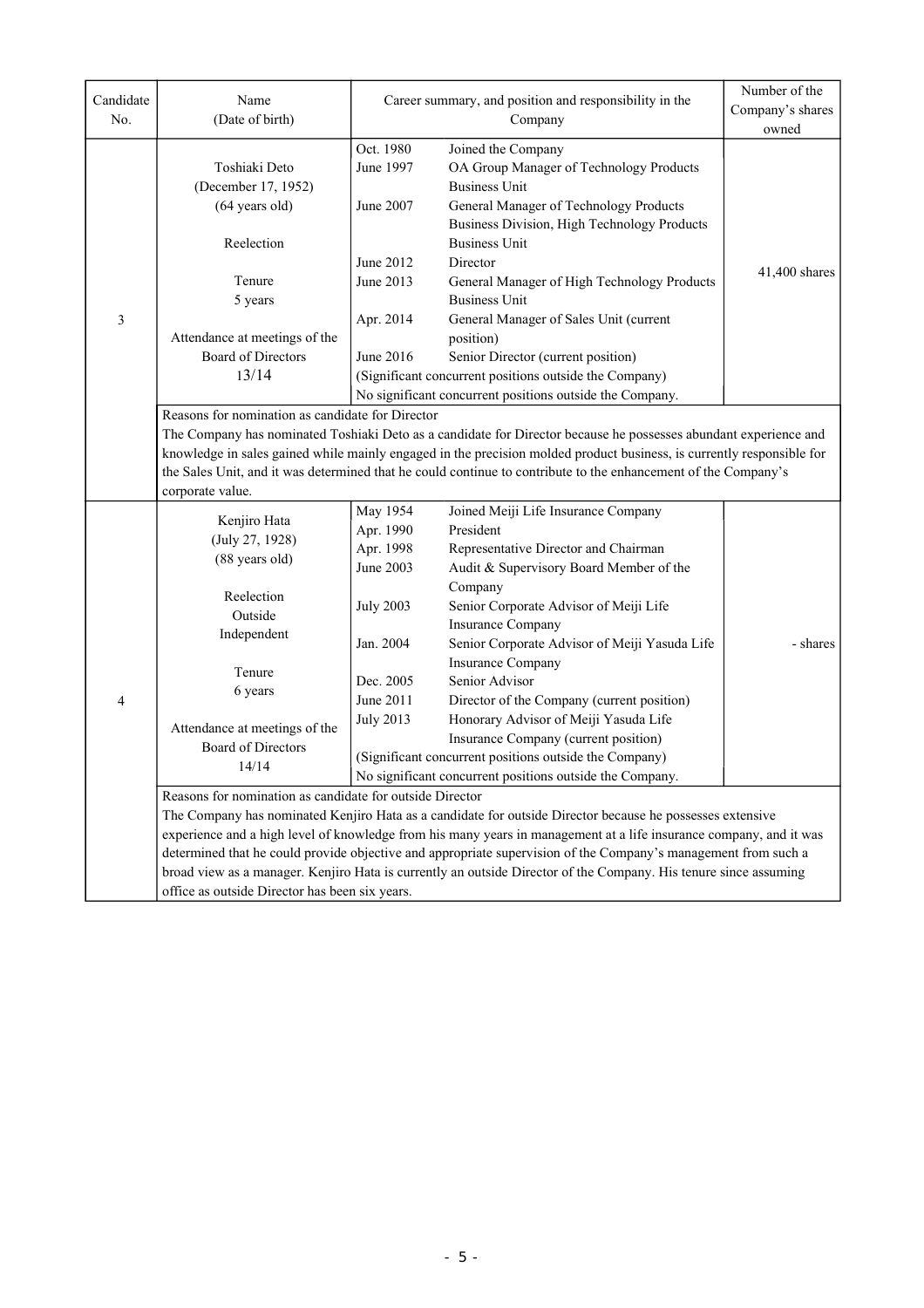| Candidate<br>No. | Name<br>(Date of birth)                                                                                                                                                                                                                       | Career summary, and position and responsibility in the<br>Company |                                                                                                                     | Number of the<br>Company's shares<br>owned |  |  |  |
|------------------|-----------------------------------------------------------------------------------------------------------------------------------------------------------------------------------------------------------------------------------------------|-------------------------------------------------------------------|---------------------------------------------------------------------------------------------------------------------|--------------------------------------------|--|--|--|
|                  |                                                                                                                                                                                                                                               | Mar. 1972                                                         | Registered as Certified Public Accountant                                                                           |                                            |  |  |  |
|                  |                                                                                                                                                                                                                                               | <b>June 1988</b>                                                  | Senior Partner of Chuo Audit Corporation                                                                            |                                            |  |  |  |
|                  | Shigemichi Todoroki                                                                                                                                                                                                                           | May 2005                                                          | President of Shigemichi Todoroki Tax                                                                                |                                            |  |  |  |
|                  | (November 9, 1946)                                                                                                                                                                                                                            |                                                                   | Accountant Office (current position)                                                                                |                                            |  |  |  |
|                  | (70 years old)                                                                                                                                                                                                                                | Jan. 2006                                                         | Examiner of the Certified Public Accountant                                                                         |                                            |  |  |  |
|                  |                                                                                                                                                                                                                                               |                                                                   | Examination (oral)                                                                                                  |                                            |  |  |  |
|                  | Reelection                                                                                                                                                                                                                                    | Aug. 2007                                                         | Senior Partner of Ernst & Young ShinNihon                                                                           |                                            |  |  |  |
|                  | Outside                                                                                                                                                                                                                                       |                                                                   | (Currently Ernst & Young ShinNihon LLC)                                                                             |                                            |  |  |  |
|                  | Independent                                                                                                                                                                                                                                   | June 2011                                                         | Auditor of the Japan Industrial Management &                                                                        |                                            |  |  |  |
|                  |                                                                                                                                                                                                                                               |                                                                   | Accounting Institute Incorporated Foundation                                                                        | - shares                                   |  |  |  |
|                  | Tenure                                                                                                                                                                                                                                        |                                                                   | (Currently the Japan Industrial Management &                                                                        |                                            |  |  |  |
|                  | 2 years                                                                                                                                                                                                                                       |                                                                   | Accounting Institute General Incorporated                                                                           |                                            |  |  |  |
|                  |                                                                                                                                                                                                                                               |                                                                   | Foundation) (current position)                                                                                      |                                            |  |  |  |
|                  | Attendance at meetings of the                                                                                                                                                                                                                 | Sept. 2013                                                        | President of Shigemichi Todoroki Certified                                                                          |                                            |  |  |  |
| 5                | Board of Directors                                                                                                                                                                                                                            | June 2015                                                         | Public Accountant Office (current position)                                                                         |                                            |  |  |  |
|                  | 14/14                                                                                                                                                                                                                                         |                                                                   | Director of the Company (current position)<br>(Significant concurrent positions outside the Company)                |                                            |  |  |  |
|                  |                                                                                                                                                                                                                                               |                                                                   | President of Shigemichi Todoroki Tax Accountant Office and                                                          |                                            |  |  |  |
|                  |                                                                                                                                                                                                                                               |                                                                   | Shigemichi Todoroki Certified Public Accountant Office                                                              |                                            |  |  |  |
|                  | Reasons for nomination as candidate for outside Director                                                                                                                                                                                      |                                                                   |                                                                                                                     |                                            |  |  |  |
|                  |                                                                                                                                                                                                                                               |                                                                   |                                                                                                                     |                                            |  |  |  |
|                  | The Company has nominated Shigemichi Todoroki as a candidate for outside Director because it was determined that                                                                                                                              |                                                                   |                                                                                                                     |                                            |  |  |  |
|                  | he continues to be capable of fully serving the role expected as an outside Director, including providing supervision of<br>decision-making by the Board of Directors and execution of duties by directors from an objective and professional |                                                                   |                                                                                                                     |                                            |  |  |  |
|                  | perspective, based on the knowledge and experience he has cultivated over many years as a certified public accountant                                                                                                                         |                                                                   |                                                                                                                     |                                            |  |  |  |
|                  | and tax accountant.                                                                                                                                                                                                                           |                                                                   |                                                                                                                     |                                            |  |  |  |
|                  | Shigemichi Todoroki has never been directly involved in the management of a company. However, the Company has                                                                                                                                 |                                                                   |                                                                                                                     |                                            |  |  |  |
|                  | judged that he will appropriately fulfill his duties as an outside Director based on his possession of sufficient insight to                                                                                                                  |                                                                   |                                                                                                                     |                                            |  |  |  |
|                  | supervise corporate management, having extensive knowledge and experience from his many years as a certified public                                                                                                                           |                                                                   |                                                                                                                     |                                            |  |  |  |
|                  | accountant and tax accountant. Furthermore, Shigemichi Todoroki is currently an outside Director of the Company. His                                                                                                                          |                                                                   |                                                                                                                     |                                            |  |  |  |
|                  | tenure since assuming office as outside Director has been two years.                                                                                                                                                                          |                                                                   |                                                                                                                     |                                            |  |  |  |
|                  |                                                                                                                                                                                                                                               | Apr. 1980                                                         | Joined the Company                                                                                                  |                                            |  |  |  |
|                  |                                                                                                                                                                                                                                               | Apr. 1994                                                         | Manager of Hong Kong Branch                                                                                         |                                            |  |  |  |
|                  |                                                                                                                                                                                                                                               | June 2002                                                         | President of Shin-Etsu Polymer America, Inc.                                                                        |                                            |  |  |  |
|                  |                                                                                                                                                                                                                                               | Mar. 2004                                                         | President of Shin-Etsu Polymer México, S.A.de                                                                       |                                            |  |  |  |
|                  | Toru Takayama                                                                                                                                                                                                                                 |                                                                   | C.V.                                                                                                                |                                            |  |  |  |
|                  | (November 2, 1952)                                                                                                                                                                                                                            | June 2007                                                         | General Manager of RC Division, Electronic                                                                          |                                            |  |  |  |
|                  | $(64 \text{ years old})$                                                                                                                                                                                                                      |                                                                   | Device Business Unit of the Company                                                                                 |                                            |  |  |  |
|                  |                                                                                                                                                                                                                                               | Oct. 2008                                                         | General Manager of Sales Unit, Electronic                                                                           |                                            |  |  |  |
|                  | Reelection                                                                                                                                                                                                                                    | Mar. 2010                                                         | Device Business Unit                                                                                                |                                            |  |  |  |
|                  | Tenure                                                                                                                                                                                                                                        |                                                                   | President of Suzhou Shin-Etsu Polymer Co.,                                                                          | 23,800 shares                              |  |  |  |
|                  | 5 years                                                                                                                                                                                                                                       |                                                                   | Ltd.<br>President of Shin-Etsu Polymer Shanghai Co.,                                                                |                                            |  |  |  |
| 6                |                                                                                                                                                                                                                                               |                                                                   | Ltd.                                                                                                                |                                            |  |  |  |
|                  | Attendance at meetings of the                                                                                                                                                                                                                 | June 2012                                                         | Director of the Company (current position)                                                                          |                                            |  |  |  |
|                  | Board of Directors                                                                                                                                                                                                                            |                                                                   | General Manager of Electronic Device                                                                                |                                            |  |  |  |
|                  | 14/14                                                                                                                                                                                                                                         |                                                                   | <b>Business Unit</b>                                                                                                |                                            |  |  |  |
|                  |                                                                                                                                                                                                                                               | Apr. 2014                                                         | General Manager of Office of International                                                                          |                                            |  |  |  |
|                  |                                                                                                                                                                                                                                               |                                                                   | Business, Sales Unit (current position)                                                                             |                                            |  |  |  |
|                  |                                                                                                                                                                                                                                               |                                                                   | (Significant concurrent positions outside the Company)                                                              |                                            |  |  |  |
|                  |                                                                                                                                                                                                                                               |                                                                   | No significant concurrent positions outside the Company.                                                            |                                            |  |  |  |
|                  | Reasons for nomination as candidate for Director                                                                                                                                                                                              |                                                                   |                                                                                                                     |                                            |  |  |  |
|                  |                                                                                                                                                                                                                                               |                                                                   | The Company has nominated Toru Takayama as a candidate for Director because he possesses abundant experience and    |                                            |  |  |  |
|                  |                                                                                                                                                                                                                                               |                                                                   | knowledge gained while mainly engaged in the electronic device business and responsible for overseas offices, is    |                                            |  |  |  |
|                  |                                                                                                                                                                                                                                               |                                                                   | currently responsible for International Business, and it was determined that he could continue to contribute to the |                                            |  |  |  |
|                  | enhancement of the Company's corporate value.                                                                                                                                                                                                 |                                                                   |                                                                                                                     |                                            |  |  |  |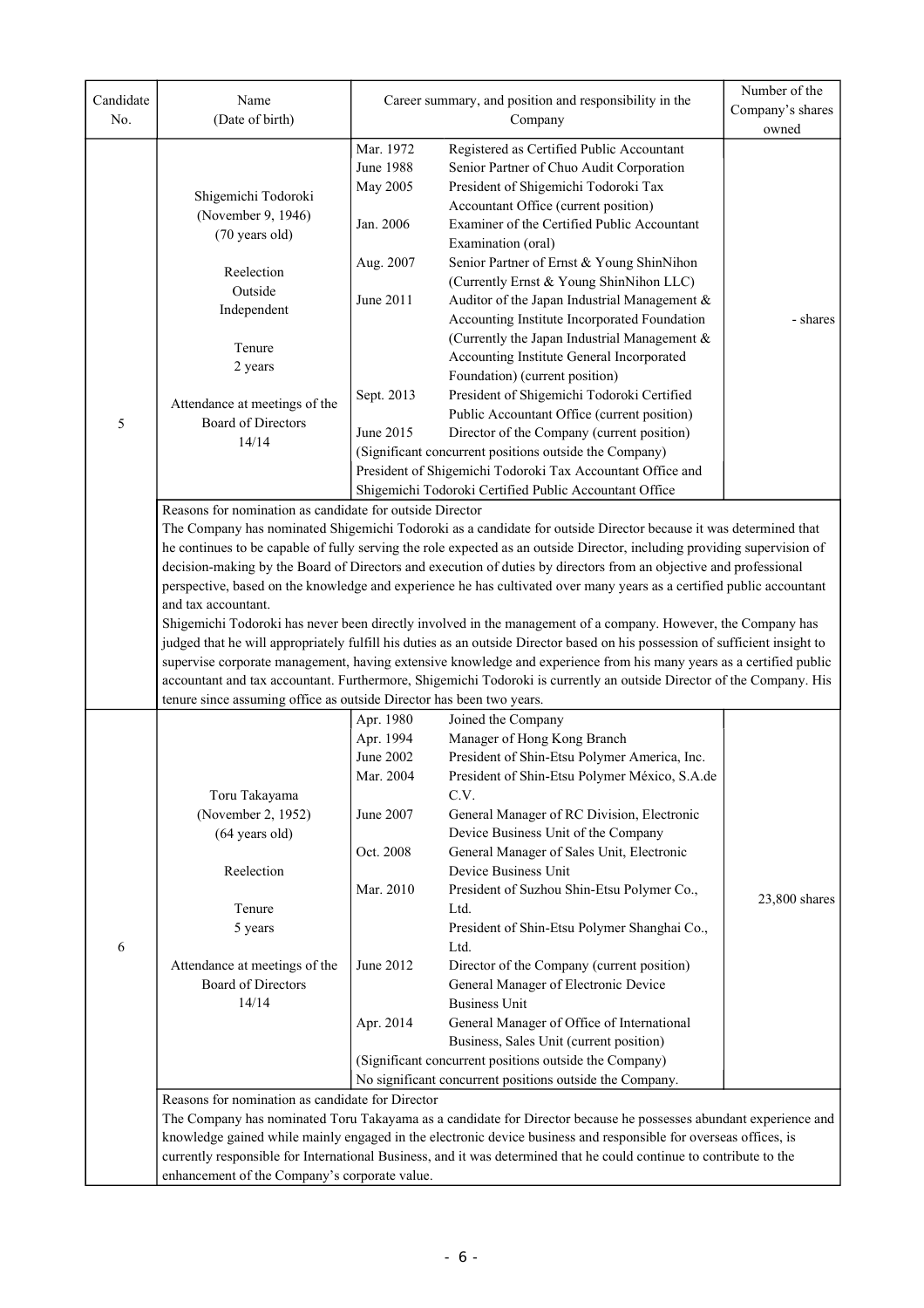| Candidate | Name                                                                                                                                                                                                                                                                                                                                                                                                                                                                                                                                    | Career summary, and position and responsibility in the                                                                                                                                                       | Number of the                                                                                                                                                                                                                                                                                                                                                                                                                                                                                                                                                                                                                                                                                                                                           |                           |  |  |  |
|-----------|-----------------------------------------------------------------------------------------------------------------------------------------------------------------------------------------------------------------------------------------------------------------------------------------------------------------------------------------------------------------------------------------------------------------------------------------------------------------------------------------------------------------------------------------|--------------------------------------------------------------------------------------------------------------------------------------------------------------------------------------------------------------|---------------------------------------------------------------------------------------------------------------------------------------------------------------------------------------------------------------------------------------------------------------------------------------------------------------------------------------------------------------------------------------------------------------------------------------------------------------------------------------------------------------------------------------------------------------------------------------------------------------------------------------------------------------------------------------------------------------------------------------------------------|---------------------------|--|--|--|
| No.       | (Date of birth)                                                                                                                                                                                                                                                                                                                                                                                                                                                                                                                         |                                                                                                                                                                                                              | Company                                                                                                                                                                                                                                                                                                                                                                                                                                                                                                                                                                                                                                                                                                                                                 | Company's shares<br>owned |  |  |  |
|           |                                                                                                                                                                                                                                                                                                                                                                                                                                                                                                                                         | Apr. 1979                                                                                                                                                                                                    | Joined the Company                                                                                                                                                                                                                                                                                                                                                                                                                                                                                                                                                                                                                                                                                                                                      |                           |  |  |  |
|           | Mikio Furukawa<br>(June 20, 1954)<br>$(62 \text{ years old})$                                                                                                                                                                                                                                                                                                                                                                                                                                                                           | Oct. 2001<br>Oct. 2004                                                                                                                                                                                       | FI Development Group Manager of Electronics<br>Material Handling Products Business Unit<br>FI Control Manager of Electronics Material<br>Handling Products Division, High Technology<br>Products Business Unit                                                                                                                                                                                                                                                                                                                                                                                                                                                                                                                                          |                           |  |  |  |
|           | Reelection                                                                                                                                                                                                                                                                                                                                                                                                                                                                                                                              | Oct. 2008                                                                                                                                                                                                    | General Manager of FI Division, High<br>Technology Products Business Unit                                                                                                                                                                                                                                                                                                                                                                                                                                                                                                                                                                                                                                                                               |                           |  |  |  |
|           | Tenure<br>4 years                                                                                                                                                                                                                                                                                                                                                                                                                                                                                                                       | June 2013                                                                                                                                                                                                    | Director (current position)<br>General Manager of EP Division, High                                                                                                                                                                                                                                                                                                                                                                                                                                                                                                                                                                                                                                                                                     | 14,400 shares             |  |  |  |
| 7         | Attendance at meetings of the<br>Board of Directors<br>12/14                                                                                                                                                                                                                                                                                                                                                                                                                                                                            | Technology Products Business Unit<br>Feb. 2014<br>President of Urawa Polymer Co., Ltd.<br>Apr. 2014<br>General Manager of Sales & Marketing<br>Division III, Sales Unit of the Company<br>(current position) |                                                                                                                                                                                                                                                                                                                                                                                                                                                                                                                                                                                                                                                                                                                                                         |                           |  |  |  |
|           |                                                                                                                                                                                                                                                                                                                                                                                                                                                                                                                                         |                                                                                                                                                                                                              | (Significant concurrent positions outside the Company)                                                                                                                                                                                                                                                                                                                                                                                                                                                                                                                                                                                                                                                                                                  |                           |  |  |  |
|           |                                                                                                                                                                                                                                                                                                                                                                                                                                                                                                                                         |                                                                                                                                                                                                              | No significant concurrent positions outside the Company.                                                                                                                                                                                                                                                                                                                                                                                                                                                                                                                                                                                                                                                                                                |                           |  |  |  |
|           | Reasons for nomination as candidate for Director<br>The Company has nominated Mikio Furukawa as a candidate for Director because he possesses abundant experience<br>and knowledge in not only sales but also research and development gained while mainly engaged in the precision<br>molded product business, is currently responsible for the Sales & Marketing Division for semiconductor-related<br>containers, and it was determined that he could continue to contribute to the enhancement of the Company's corporate<br>value. |                                                                                                                                                                                                              |                                                                                                                                                                                                                                                                                                                                                                                                                                                                                                                                                                                                                                                                                                                                                         |                           |  |  |  |
| 8         | Satoru Sugano<br>(October 7, 1954)<br>$(62 \text{ years old})$<br>Reelection<br>Tenure<br>4 years<br>Attendance at meetings of the<br><b>Board of Directors</b><br>14/14                                                                                                                                                                                                                                                                                                                                                                | Apr. 1978<br>Apr. 1995<br>Feb. 2002<br>Apr. 2003<br>Apr. 2008<br>June 2009<br>June 2013<br>Apr. 2016                                                                                                         | Joined the Company<br>SR Development Group Manager and<br>Technology & Production Group Manager of<br>Kodama Plant<br>General Manager of SR Production Division of<br>Kodama Plant<br>General Manager of SR Production<br>Management Division of Technology Products<br>Business Division, High Technology Products<br><b>Business Unit</b><br>General Manager of SR Technology &<br>Production Management Division of<br>Technology Products Business Division, High<br>Technology Products Business Unit<br>Manager of Kodama Plant<br>Director (current position)<br>General Manager of Development Unit (current<br>position)<br>(Significant concurrent positions outside the Company)<br>No significant concurrent positions outside the Company. | $19,100$ shares           |  |  |  |
|           | Reasons for nomination as candidate for Director<br>The Company has nominated Satoru Sugano as a candidate for Director because he possesses abundant knowledge and<br>experience gained through his involvement with R&D and production technology, etc. while mainly engaged in the<br>precision molded product business, is currently responsible for the Development Unit, and it was determined that he                                                                                                                            |                                                                                                                                                                                                              |                                                                                                                                                                                                                                                                                                                                                                                                                                                                                                                                                                                                                                                                                                                                                         |                           |  |  |  |
|           | could continue to contribute to the enhancement of the Company's corporate value.                                                                                                                                                                                                                                                                                                                                                                                                                                                       |                                                                                                                                                                                                              |                                                                                                                                                                                                                                                                                                                                                                                                                                                                                                                                                                                                                                                                                                                                                         |                           |  |  |  |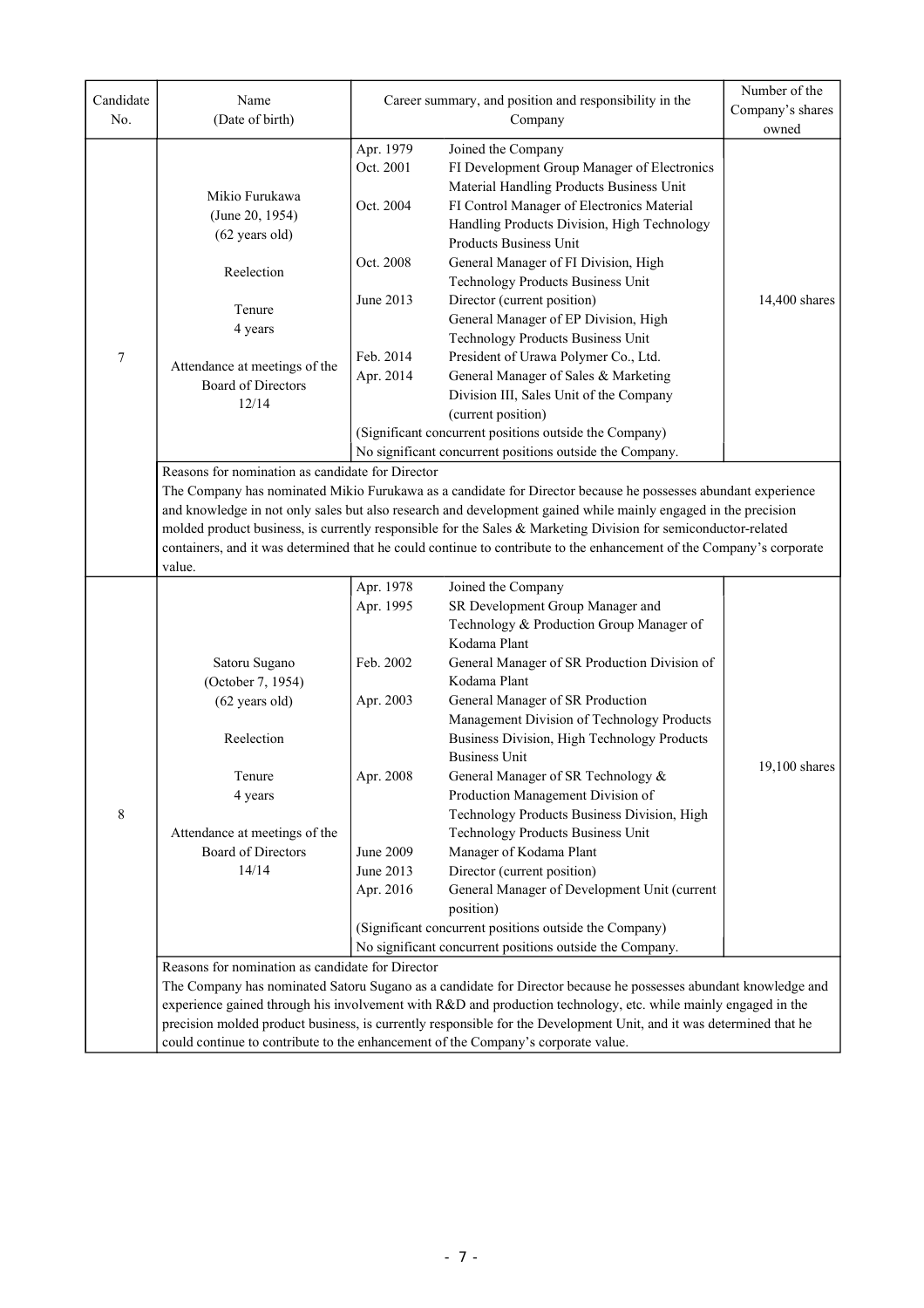| Company's shares<br>No.<br>(Date of birth)<br>Company<br>owned<br>Apr. 1982<br>Yasushi Shibata<br>Joined Shin-Etsu Chemical Co., Ltd.<br>May 2009<br>General Manager of Administration<br>(May 12, 1959)<br>(58 years old)<br>Department of Naoetsu Plant<br>President of Shin-Etsu Silica Co., Ltd<br>Reelection<br>General Manager of Naoetsu Office of Skyward<br>Information System Co., Ltd.<br>$9,100$ shares<br>Tenure<br>June 2014<br>Director of the Company (current position)<br>General Manager of Human Resources<br>3 years<br>9<br>Department, Administrative Unit (current<br>position)<br>Attendance at meetings of the<br>Board of Directors<br>(Significant concurrent positions outside the Company)<br>14/14<br>No significant concurrent positions outside the Company.<br>Reasons for nomination as candidate for Director<br>The Company has nominated Yasushi Shibata as a candidate for Director because he possesses abundant knowledge<br>and experience gained while mainly engaged in administrative affairs at Shin-Etsu Chemical Co., Ltd., has served as the<br>person responsible for human resources since he was appointed as Director of the Company, and it was determined that<br>he could continue to contribute to the enhancement of the Company's corporate value.<br>Apr. 1981<br>Joined the Company<br>Feb. 1997<br>International Sales Group Manager of<br>Electronic Materials Business Unit<br>Nov. 2003<br>Manager of Hong Kong Branch<br>Mar. 2014<br>General Manager of Sales Unit, Electronic<br>Device Business Unit<br>Naoki Kobayashi<br>President of Suzhou Shin-Etsu Polymer Co.,<br>(November 29, 1956)<br>Ltd. (current position)<br>$(60 \text{ years old})$<br>- shares<br>President of Shin-Etsu Polymer Shanghai Co.,<br>Ltd. (current position)<br>New election<br>Apr. 2014<br>General Manager of Sales & Marketing<br>10<br>Division I, Sales Unit of the Company (current<br>position)<br>(Significant concurrent positions outside the Company)<br>President of Suzhou Shin-Etsu Polymer Co., Ltd.<br>President of Shin-Etsu Polymer Shanghai Co., Ltd.<br>Reasons for nomination as candidate for Director<br>The Company has nominated Naoki Kobayashi as a candidate for Director because he possesses abundant experience<br>and knowledge gained while mainly engaged in the electronic device business and responsible for overseas offices, is<br>currently responsible for the Sales & Marketing Division for automotive business, etc., and it was determined that he<br>could contribute to the enhancement of the Company's corporate value.<br>June 1982<br>Joined the Company<br>General Manager of Compound Division<br>Kan Ishihara<br>Apr. 2002<br>June 2005<br>President of Shin-Etsu Polymer Europe B.V.<br>(April 14, 1956)<br>President of Shin-Etsu Finetech Co., Ltd.<br>May 2013<br>2,500 shares<br>$(61$ years old)<br>(current position)<br>(Significant concurrent positions outside the Company)<br>New election<br>11<br>President of Shin-Etsu Finetech Co., Ltd.<br>Reasons for nomination as candidate for Director<br>The Company has nominated Kan Ishihara as a candidate for Director because he possesses abundant experience and<br>knowledge gained while mainly engaged in accounting, housing environment and living materials business and the<br>electronic device business and responsible for overseas offices, is currently responsible for a domestic sales subsidiary,<br>and it was determined that he could contribute to the enhancement of the Company's corporate value. | Candidate | Name | Career summary, and position and responsibility in the |  | Number of the |  |  |
|--------------------------------------------------------------------------------------------------------------------------------------------------------------------------------------------------------------------------------------------------------------------------------------------------------------------------------------------------------------------------------------------------------------------------------------------------------------------------------------------------------------------------------------------------------------------------------------------------------------------------------------------------------------------------------------------------------------------------------------------------------------------------------------------------------------------------------------------------------------------------------------------------------------------------------------------------------------------------------------------------------------------------------------------------------------------------------------------------------------------------------------------------------------------------------------------------------------------------------------------------------------------------------------------------------------------------------------------------------------------------------------------------------------------------------------------------------------------------------------------------------------------------------------------------------------------------------------------------------------------------------------------------------------------------------------------------------------------------------------------------------------------------------------------------------------------------------------------------------------------------------------------------------------------------------------------------------------------------------------------------------------------------------------------------------------------------------------------------------------------------------------------------------------------------------------------------------------------------------------------------------------------------------------------------------------------------------------------------------------------------------------------------------------------------------------------------------------------------------------------------------------------------------------------------------------------------------------------------------------------------------------------------------------------------------------------------------------------------------------------------------------------------------------------------------------------------------------------------------------------------------------------------------------------------------------------------------------------------------------------------------------------------------------------------------------------------------------------------------------------------------------------------------------------------------------------------------------------------------------------------------------------------------------------------------------------------------------------------------------------------------------------------------------------------------------------------------------------------------------------------------------------------------------------------------------------------------------------------|-----------|------|--------------------------------------------------------|--|---------------|--|--|
|                                                                                                                                                                                                                                                                                                                                                                                                                                                                                                                                                                                                                                                                                                                                                                                                                                                                                                                                                                                                                                                                                                                                                                                                                                                                                                                                                                                                                                                                                                                                                                                                                                                                                                                                                                                                                                                                                                                                                                                                                                                                                                                                                                                                                                                                                                                                                                                                                                                                                                                                                                                                                                                                                                                                                                                                                                                                                                                                                                                                                                                                                                                                                                                                                                                                                                                                                                                                                                                                                                                                                                                                  |           |      |                                                        |  |               |  |  |
|                                                                                                                                                                                                                                                                                                                                                                                                                                                                                                                                                                                                                                                                                                                                                                                                                                                                                                                                                                                                                                                                                                                                                                                                                                                                                                                                                                                                                                                                                                                                                                                                                                                                                                                                                                                                                                                                                                                                                                                                                                                                                                                                                                                                                                                                                                                                                                                                                                                                                                                                                                                                                                                                                                                                                                                                                                                                                                                                                                                                                                                                                                                                                                                                                                                                                                                                                                                                                                                                                                                                                                                                  |           |      |                                                        |  |               |  |  |
|                                                                                                                                                                                                                                                                                                                                                                                                                                                                                                                                                                                                                                                                                                                                                                                                                                                                                                                                                                                                                                                                                                                                                                                                                                                                                                                                                                                                                                                                                                                                                                                                                                                                                                                                                                                                                                                                                                                                                                                                                                                                                                                                                                                                                                                                                                                                                                                                                                                                                                                                                                                                                                                                                                                                                                                                                                                                                                                                                                                                                                                                                                                                                                                                                                                                                                                                                                                                                                                                                                                                                                                                  |           |      |                                                        |  |               |  |  |
|                                                                                                                                                                                                                                                                                                                                                                                                                                                                                                                                                                                                                                                                                                                                                                                                                                                                                                                                                                                                                                                                                                                                                                                                                                                                                                                                                                                                                                                                                                                                                                                                                                                                                                                                                                                                                                                                                                                                                                                                                                                                                                                                                                                                                                                                                                                                                                                                                                                                                                                                                                                                                                                                                                                                                                                                                                                                                                                                                                                                                                                                                                                                                                                                                                                                                                                                                                                                                                                                                                                                                                                                  |           |      |                                                        |  |               |  |  |
|                                                                                                                                                                                                                                                                                                                                                                                                                                                                                                                                                                                                                                                                                                                                                                                                                                                                                                                                                                                                                                                                                                                                                                                                                                                                                                                                                                                                                                                                                                                                                                                                                                                                                                                                                                                                                                                                                                                                                                                                                                                                                                                                                                                                                                                                                                                                                                                                                                                                                                                                                                                                                                                                                                                                                                                                                                                                                                                                                                                                                                                                                                                                                                                                                                                                                                                                                                                                                                                                                                                                                                                                  |           |      |                                                        |  |               |  |  |
|                                                                                                                                                                                                                                                                                                                                                                                                                                                                                                                                                                                                                                                                                                                                                                                                                                                                                                                                                                                                                                                                                                                                                                                                                                                                                                                                                                                                                                                                                                                                                                                                                                                                                                                                                                                                                                                                                                                                                                                                                                                                                                                                                                                                                                                                                                                                                                                                                                                                                                                                                                                                                                                                                                                                                                                                                                                                                                                                                                                                                                                                                                                                                                                                                                                                                                                                                                                                                                                                                                                                                                                                  |           |      |                                                        |  |               |  |  |
|                                                                                                                                                                                                                                                                                                                                                                                                                                                                                                                                                                                                                                                                                                                                                                                                                                                                                                                                                                                                                                                                                                                                                                                                                                                                                                                                                                                                                                                                                                                                                                                                                                                                                                                                                                                                                                                                                                                                                                                                                                                                                                                                                                                                                                                                                                                                                                                                                                                                                                                                                                                                                                                                                                                                                                                                                                                                                                                                                                                                                                                                                                                                                                                                                                                                                                                                                                                                                                                                                                                                                                                                  |           |      |                                                        |  |               |  |  |
|                                                                                                                                                                                                                                                                                                                                                                                                                                                                                                                                                                                                                                                                                                                                                                                                                                                                                                                                                                                                                                                                                                                                                                                                                                                                                                                                                                                                                                                                                                                                                                                                                                                                                                                                                                                                                                                                                                                                                                                                                                                                                                                                                                                                                                                                                                                                                                                                                                                                                                                                                                                                                                                                                                                                                                                                                                                                                                                                                                                                                                                                                                                                                                                                                                                                                                                                                                                                                                                                                                                                                                                                  |           |      |                                                        |  |               |  |  |
|                                                                                                                                                                                                                                                                                                                                                                                                                                                                                                                                                                                                                                                                                                                                                                                                                                                                                                                                                                                                                                                                                                                                                                                                                                                                                                                                                                                                                                                                                                                                                                                                                                                                                                                                                                                                                                                                                                                                                                                                                                                                                                                                                                                                                                                                                                                                                                                                                                                                                                                                                                                                                                                                                                                                                                                                                                                                                                                                                                                                                                                                                                                                                                                                                                                                                                                                                                                                                                                                                                                                                                                                  |           |      |                                                        |  |               |  |  |
|                                                                                                                                                                                                                                                                                                                                                                                                                                                                                                                                                                                                                                                                                                                                                                                                                                                                                                                                                                                                                                                                                                                                                                                                                                                                                                                                                                                                                                                                                                                                                                                                                                                                                                                                                                                                                                                                                                                                                                                                                                                                                                                                                                                                                                                                                                                                                                                                                                                                                                                                                                                                                                                                                                                                                                                                                                                                                                                                                                                                                                                                                                                                                                                                                                                                                                                                                                                                                                                                                                                                                                                                  |           |      |                                                        |  |               |  |  |
|                                                                                                                                                                                                                                                                                                                                                                                                                                                                                                                                                                                                                                                                                                                                                                                                                                                                                                                                                                                                                                                                                                                                                                                                                                                                                                                                                                                                                                                                                                                                                                                                                                                                                                                                                                                                                                                                                                                                                                                                                                                                                                                                                                                                                                                                                                                                                                                                                                                                                                                                                                                                                                                                                                                                                                                                                                                                                                                                                                                                                                                                                                                                                                                                                                                                                                                                                                                                                                                                                                                                                                                                  |           |      |                                                        |  |               |  |  |
|                                                                                                                                                                                                                                                                                                                                                                                                                                                                                                                                                                                                                                                                                                                                                                                                                                                                                                                                                                                                                                                                                                                                                                                                                                                                                                                                                                                                                                                                                                                                                                                                                                                                                                                                                                                                                                                                                                                                                                                                                                                                                                                                                                                                                                                                                                                                                                                                                                                                                                                                                                                                                                                                                                                                                                                                                                                                                                                                                                                                                                                                                                                                                                                                                                                                                                                                                                                                                                                                                                                                                                                                  |           |      |                                                        |  |               |  |  |
|                                                                                                                                                                                                                                                                                                                                                                                                                                                                                                                                                                                                                                                                                                                                                                                                                                                                                                                                                                                                                                                                                                                                                                                                                                                                                                                                                                                                                                                                                                                                                                                                                                                                                                                                                                                                                                                                                                                                                                                                                                                                                                                                                                                                                                                                                                                                                                                                                                                                                                                                                                                                                                                                                                                                                                                                                                                                                                                                                                                                                                                                                                                                                                                                                                                                                                                                                                                                                                                                                                                                                                                                  |           |      |                                                        |  |               |  |  |
|                                                                                                                                                                                                                                                                                                                                                                                                                                                                                                                                                                                                                                                                                                                                                                                                                                                                                                                                                                                                                                                                                                                                                                                                                                                                                                                                                                                                                                                                                                                                                                                                                                                                                                                                                                                                                                                                                                                                                                                                                                                                                                                                                                                                                                                                                                                                                                                                                                                                                                                                                                                                                                                                                                                                                                                                                                                                                                                                                                                                                                                                                                                                                                                                                                                                                                                                                                                                                                                                                                                                                                                                  |           |      |                                                        |  |               |  |  |
|                                                                                                                                                                                                                                                                                                                                                                                                                                                                                                                                                                                                                                                                                                                                                                                                                                                                                                                                                                                                                                                                                                                                                                                                                                                                                                                                                                                                                                                                                                                                                                                                                                                                                                                                                                                                                                                                                                                                                                                                                                                                                                                                                                                                                                                                                                                                                                                                                                                                                                                                                                                                                                                                                                                                                                                                                                                                                                                                                                                                                                                                                                                                                                                                                                                                                                                                                                                                                                                                                                                                                                                                  |           |      |                                                        |  |               |  |  |
|                                                                                                                                                                                                                                                                                                                                                                                                                                                                                                                                                                                                                                                                                                                                                                                                                                                                                                                                                                                                                                                                                                                                                                                                                                                                                                                                                                                                                                                                                                                                                                                                                                                                                                                                                                                                                                                                                                                                                                                                                                                                                                                                                                                                                                                                                                                                                                                                                                                                                                                                                                                                                                                                                                                                                                                                                                                                                                                                                                                                                                                                                                                                                                                                                                                                                                                                                                                                                                                                                                                                                                                                  |           |      |                                                        |  |               |  |  |
|                                                                                                                                                                                                                                                                                                                                                                                                                                                                                                                                                                                                                                                                                                                                                                                                                                                                                                                                                                                                                                                                                                                                                                                                                                                                                                                                                                                                                                                                                                                                                                                                                                                                                                                                                                                                                                                                                                                                                                                                                                                                                                                                                                                                                                                                                                                                                                                                                                                                                                                                                                                                                                                                                                                                                                                                                                                                                                                                                                                                                                                                                                                                                                                                                                                                                                                                                                                                                                                                                                                                                                                                  |           |      |                                                        |  |               |  |  |
|                                                                                                                                                                                                                                                                                                                                                                                                                                                                                                                                                                                                                                                                                                                                                                                                                                                                                                                                                                                                                                                                                                                                                                                                                                                                                                                                                                                                                                                                                                                                                                                                                                                                                                                                                                                                                                                                                                                                                                                                                                                                                                                                                                                                                                                                                                                                                                                                                                                                                                                                                                                                                                                                                                                                                                                                                                                                                                                                                                                                                                                                                                                                                                                                                                                                                                                                                                                                                                                                                                                                                                                                  |           |      |                                                        |  |               |  |  |
|                                                                                                                                                                                                                                                                                                                                                                                                                                                                                                                                                                                                                                                                                                                                                                                                                                                                                                                                                                                                                                                                                                                                                                                                                                                                                                                                                                                                                                                                                                                                                                                                                                                                                                                                                                                                                                                                                                                                                                                                                                                                                                                                                                                                                                                                                                                                                                                                                                                                                                                                                                                                                                                                                                                                                                                                                                                                                                                                                                                                                                                                                                                                                                                                                                                                                                                                                                                                                                                                                                                                                                                                  |           |      |                                                        |  |               |  |  |
|                                                                                                                                                                                                                                                                                                                                                                                                                                                                                                                                                                                                                                                                                                                                                                                                                                                                                                                                                                                                                                                                                                                                                                                                                                                                                                                                                                                                                                                                                                                                                                                                                                                                                                                                                                                                                                                                                                                                                                                                                                                                                                                                                                                                                                                                                                                                                                                                                                                                                                                                                                                                                                                                                                                                                                                                                                                                                                                                                                                                                                                                                                                                                                                                                                                                                                                                                                                                                                                                                                                                                                                                  |           |      |                                                        |  |               |  |  |
|                                                                                                                                                                                                                                                                                                                                                                                                                                                                                                                                                                                                                                                                                                                                                                                                                                                                                                                                                                                                                                                                                                                                                                                                                                                                                                                                                                                                                                                                                                                                                                                                                                                                                                                                                                                                                                                                                                                                                                                                                                                                                                                                                                                                                                                                                                                                                                                                                                                                                                                                                                                                                                                                                                                                                                                                                                                                                                                                                                                                                                                                                                                                                                                                                                                                                                                                                                                                                                                                                                                                                                                                  |           |      |                                                        |  |               |  |  |
|                                                                                                                                                                                                                                                                                                                                                                                                                                                                                                                                                                                                                                                                                                                                                                                                                                                                                                                                                                                                                                                                                                                                                                                                                                                                                                                                                                                                                                                                                                                                                                                                                                                                                                                                                                                                                                                                                                                                                                                                                                                                                                                                                                                                                                                                                                                                                                                                                                                                                                                                                                                                                                                                                                                                                                                                                                                                                                                                                                                                                                                                                                                                                                                                                                                                                                                                                                                                                                                                                                                                                                                                  |           |      |                                                        |  |               |  |  |
|                                                                                                                                                                                                                                                                                                                                                                                                                                                                                                                                                                                                                                                                                                                                                                                                                                                                                                                                                                                                                                                                                                                                                                                                                                                                                                                                                                                                                                                                                                                                                                                                                                                                                                                                                                                                                                                                                                                                                                                                                                                                                                                                                                                                                                                                                                                                                                                                                                                                                                                                                                                                                                                                                                                                                                                                                                                                                                                                                                                                                                                                                                                                                                                                                                                                                                                                                                                                                                                                                                                                                                                                  |           |      |                                                        |  |               |  |  |
|                                                                                                                                                                                                                                                                                                                                                                                                                                                                                                                                                                                                                                                                                                                                                                                                                                                                                                                                                                                                                                                                                                                                                                                                                                                                                                                                                                                                                                                                                                                                                                                                                                                                                                                                                                                                                                                                                                                                                                                                                                                                                                                                                                                                                                                                                                                                                                                                                                                                                                                                                                                                                                                                                                                                                                                                                                                                                                                                                                                                                                                                                                                                                                                                                                                                                                                                                                                                                                                                                                                                                                                                  |           |      |                                                        |  |               |  |  |
|                                                                                                                                                                                                                                                                                                                                                                                                                                                                                                                                                                                                                                                                                                                                                                                                                                                                                                                                                                                                                                                                                                                                                                                                                                                                                                                                                                                                                                                                                                                                                                                                                                                                                                                                                                                                                                                                                                                                                                                                                                                                                                                                                                                                                                                                                                                                                                                                                                                                                                                                                                                                                                                                                                                                                                                                                                                                                                                                                                                                                                                                                                                                                                                                                                                                                                                                                                                                                                                                                                                                                                                                  |           |      |                                                        |  |               |  |  |
|                                                                                                                                                                                                                                                                                                                                                                                                                                                                                                                                                                                                                                                                                                                                                                                                                                                                                                                                                                                                                                                                                                                                                                                                                                                                                                                                                                                                                                                                                                                                                                                                                                                                                                                                                                                                                                                                                                                                                                                                                                                                                                                                                                                                                                                                                                                                                                                                                                                                                                                                                                                                                                                                                                                                                                                                                                                                                                                                                                                                                                                                                                                                                                                                                                                                                                                                                                                                                                                                                                                                                                                                  |           |      |                                                        |  |               |  |  |
|                                                                                                                                                                                                                                                                                                                                                                                                                                                                                                                                                                                                                                                                                                                                                                                                                                                                                                                                                                                                                                                                                                                                                                                                                                                                                                                                                                                                                                                                                                                                                                                                                                                                                                                                                                                                                                                                                                                                                                                                                                                                                                                                                                                                                                                                                                                                                                                                                                                                                                                                                                                                                                                                                                                                                                                                                                                                                                                                                                                                                                                                                                                                                                                                                                                                                                                                                                                                                                                                                                                                                                                                  |           |      |                                                        |  |               |  |  |
|                                                                                                                                                                                                                                                                                                                                                                                                                                                                                                                                                                                                                                                                                                                                                                                                                                                                                                                                                                                                                                                                                                                                                                                                                                                                                                                                                                                                                                                                                                                                                                                                                                                                                                                                                                                                                                                                                                                                                                                                                                                                                                                                                                                                                                                                                                                                                                                                                                                                                                                                                                                                                                                                                                                                                                                                                                                                                                                                                                                                                                                                                                                                                                                                                                                                                                                                                                                                                                                                                                                                                                                                  |           |      |                                                        |  |               |  |  |
|                                                                                                                                                                                                                                                                                                                                                                                                                                                                                                                                                                                                                                                                                                                                                                                                                                                                                                                                                                                                                                                                                                                                                                                                                                                                                                                                                                                                                                                                                                                                                                                                                                                                                                                                                                                                                                                                                                                                                                                                                                                                                                                                                                                                                                                                                                                                                                                                                                                                                                                                                                                                                                                                                                                                                                                                                                                                                                                                                                                                                                                                                                                                                                                                                                                                                                                                                                                                                                                                                                                                                                                                  |           |      |                                                        |  |               |  |  |
|                                                                                                                                                                                                                                                                                                                                                                                                                                                                                                                                                                                                                                                                                                                                                                                                                                                                                                                                                                                                                                                                                                                                                                                                                                                                                                                                                                                                                                                                                                                                                                                                                                                                                                                                                                                                                                                                                                                                                                                                                                                                                                                                                                                                                                                                                                                                                                                                                                                                                                                                                                                                                                                                                                                                                                                                                                                                                                                                                                                                                                                                                                                                                                                                                                                                                                                                                                                                                                                                                                                                                                                                  |           |      |                                                        |  |               |  |  |
|                                                                                                                                                                                                                                                                                                                                                                                                                                                                                                                                                                                                                                                                                                                                                                                                                                                                                                                                                                                                                                                                                                                                                                                                                                                                                                                                                                                                                                                                                                                                                                                                                                                                                                                                                                                                                                                                                                                                                                                                                                                                                                                                                                                                                                                                                                                                                                                                                                                                                                                                                                                                                                                                                                                                                                                                                                                                                                                                                                                                                                                                                                                                                                                                                                                                                                                                                                                                                                                                                                                                                                                                  |           |      |                                                        |  |               |  |  |
|                                                                                                                                                                                                                                                                                                                                                                                                                                                                                                                                                                                                                                                                                                                                                                                                                                                                                                                                                                                                                                                                                                                                                                                                                                                                                                                                                                                                                                                                                                                                                                                                                                                                                                                                                                                                                                                                                                                                                                                                                                                                                                                                                                                                                                                                                                                                                                                                                                                                                                                                                                                                                                                                                                                                                                                                                                                                                                                                                                                                                                                                                                                                                                                                                                                                                                                                                                                                                                                                                                                                                                                                  |           |      |                                                        |  |               |  |  |
|                                                                                                                                                                                                                                                                                                                                                                                                                                                                                                                                                                                                                                                                                                                                                                                                                                                                                                                                                                                                                                                                                                                                                                                                                                                                                                                                                                                                                                                                                                                                                                                                                                                                                                                                                                                                                                                                                                                                                                                                                                                                                                                                                                                                                                                                                                                                                                                                                                                                                                                                                                                                                                                                                                                                                                                                                                                                                                                                                                                                                                                                                                                                                                                                                                                                                                                                                                                                                                                                                                                                                                                                  |           |      |                                                        |  |               |  |  |
|                                                                                                                                                                                                                                                                                                                                                                                                                                                                                                                                                                                                                                                                                                                                                                                                                                                                                                                                                                                                                                                                                                                                                                                                                                                                                                                                                                                                                                                                                                                                                                                                                                                                                                                                                                                                                                                                                                                                                                                                                                                                                                                                                                                                                                                                                                                                                                                                                                                                                                                                                                                                                                                                                                                                                                                                                                                                                                                                                                                                                                                                                                                                                                                                                                                                                                                                                                                                                                                                                                                                                                                                  |           |      |                                                        |  |               |  |  |
|                                                                                                                                                                                                                                                                                                                                                                                                                                                                                                                                                                                                                                                                                                                                                                                                                                                                                                                                                                                                                                                                                                                                                                                                                                                                                                                                                                                                                                                                                                                                                                                                                                                                                                                                                                                                                                                                                                                                                                                                                                                                                                                                                                                                                                                                                                                                                                                                                                                                                                                                                                                                                                                                                                                                                                                                                                                                                                                                                                                                                                                                                                                                                                                                                                                                                                                                                                                                                                                                                                                                                                                                  |           |      |                                                        |  |               |  |  |
|                                                                                                                                                                                                                                                                                                                                                                                                                                                                                                                                                                                                                                                                                                                                                                                                                                                                                                                                                                                                                                                                                                                                                                                                                                                                                                                                                                                                                                                                                                                                                                                                                                                                                                                                                                                                                                                                                                                                                                                                                                                                                                                                                                                                                                                                                                                                                                                                                                                                                                                                                                                                                                                                                                                                                                                                                                                                                                                                                                                                                                                                                                                                                                                                                                                                                                                                                                                                                                                                                                                                                                                                  |           |      |                                                        |  |               |  |  |
|                                                                                                                                                                                                                                                                                                                                                                                                                                                                                                                                                                                                                                                                                                                                                                                                                                                                                                                                                                                                                                                                                                                                                                                                                                                                                                                                                                                                                                                                                                                                                                                                                                                                                                                                                                                                                                                                                                                                                                                                                                                                                                                                                                                                                                                                                                                                                                                                                                                                                                                                                                                                                                                                                                                                                                                                                                                                                                                                                                                                                                                                                                                                                                                                                                                                                                                                                                                                                                                                                                                                                                                                  |           |      |                                                        |  |               |  |  |
|                                                                                                                                                                                                                                                                                                                                                                                                                                                                                                                                                                                                                                                                                                                                                                                                                                                                                                                                                                                                                                                                                                                                                                                                                                                                                                                                                                                                                                                                                                                                                                                                                                                                                                                                                                                                                                                                                                                                                                                                                                                                                                                                                                                                                                                                                                                                                                                                                                                                                                                                                                                                                                                                                                                                                                                                                                                                                                                                                                                                                                                                                                                                                                                                                                                                                                                                                                                                                                                                                                                                                                                                  |           |      |                                                        |  |               |  |  |
|                                                                                                                                                                                                                                                                                                                                                                                                                                                                                                                                                                                                                                                                                                                                                                                                                                                                                                                                                                                                                                                                                                                                                                                                                                                                                                                                                                                                                                                                                                                                                                                                                                                                                                                                                                                                                                                                                                                                                                                                                                                                                                                                                                                                                                                                                                                                                                                                                                                                                                                                                                                                                                                                                                                                                                                                                                                                                                                                                                                                                                                                                                                                                                                                                                                                                                                                                                                                                                                                                                                                                                                                  |           |      |                                                        |  |               |  |  |
|                                                                                                                                                                                                                                                                                                                                                                                                                                                                                                                                                                                                                                                                                                                                                                                                                                                                                                                                                                                                                                                                                                                                                                                                                                                                                                                                                                                                                                                                                                                                                                                                                                                                                                                                                                                                                                                                                                                                                                                                                                                                                                                                                                                                                                                                                                                                                                                                                                                                                                                                                                                                                                                                                                                                                                                                                                                                                                                                                                                                                                                                                                                                                                                                                                                                                                                                                                                                                                                                                                                                                                                                  |           |      |                                                        |  |               |  |  |
|                                                                                                                                                                                                                                                                                                                                                                                                                                                                                                                                                                                                                                                                                                                                                                                                                                                                                                                                                                                                                                                                                                                                                                                                                                                                                                                                                                                                                                                                                                                                                                                                                                                                                                                                                                                                                                                                                                                                                                                                                                                                                                                                                                                                                                                                                                                                                                                                                                                                                                                                                                                                                                                                                                                                                                                                                                                                                                                                                                                                                                                                                                                                                                                                                                                                                                                                                                                                                                                                                                                                                                                                  |           |      |                                                        |  |               |  |  |
|                                                                                                                                                                                                                                                                                                                                                                                                                                                                                                                                                                                                                                                                                                                                                                                                                                                                                                                                                                                                                                                                                                                                                                                                                                                                                                                                                                                                                                                                                                                                                                                                                                                                                                                                                                                                                                                                                                                                                                                                                                                                                                                                                                                                                                                                                                                                                                                                                                                                                                                                                                                                                                                                                                                                                                                                                                                                                                                                                                                                                                                                                                                                                                                                                                                                                                                                                                                                                                                                                                                                                                                                  |           |      |                                                        |  |               |  |  |
|                                                                                                                                                                                                                                                                                                                                                                                                                                                                                                                                                                                                                                                                                                                                                                                                                                                                                                                                                                                                                                                                                                                                                                                                                                                                                                                                                                                                                                                                                                                                                                                                                                                                                                                                                                                                                                                                                                                                                                                                                                                                                                                                                                                                                                                                                                                                                                                                                                                                                                                                                                                                                                                                                                                                                                                                                                                                                                                                                                                                                                                                                                                                                                                                                                                                                                                                                                                                                                                                                                                                                                                                  |           |      |                                                        |  |               |  |  |
|                                                                                                                                                                                                                                                                                                                                                                                                                                                                                                                                                                                                                                                                                                                                                                                                                                                                                                                                                                                                                                                                                                                                                                                                                                                                                                                                                                                                                                                                                                                                                                                                                                                                                                                                                                                                                                                                                                                                                                                                                                                                                                                                                                                                                                                                                                                                                                                                                                                                                                                                                                                                                                                                                                                                                                                                                                                                                                                                                                                                                                                                                                                                                                                                                                                                                                                                                                                                                                                                                                                                                                                                  |           |      |                                                        |  |               |  |  |
|                                                                                                                                                                                                                                                                                                                                                                                                                                                                                                                                                                                                                                                                                                                                                                                                                                                                                                                                                                                                                                                                                                                                                                                                                                                                                                                                                                                                                                                                                                                                                                                                                                                                                                                                                                                                                                                                                                                                                                                                                                                                                                                                                                                                                                                                                                                                                                                                                                                                                                                                                                                                                                                                                                                                                                                                                                                                                                                                                                                                                                                                                                                                                                                                                                                                                                                                                                                                                                                                                                                                                                                                  |           |      |                                                        |  |               |  |  |
|                                                                                                                                                                                                                                                                                                                                                                                                                                                                                                                                                                                                                                                                                                                                                                                                                                                                                                                                                                                                                                                                                                                                                                                                                                                                                                                                                                                                                                                                                                                                                                                                                                                                                                                                                                                                                                                                                                                                                                                                                                                                                                                                                                                                                                                                                                                                                                                                                                                                                                                                                                                                                                                                                                                                                                                                                                                                                                                                                                                                                                                                                                                                                                                                                                                                                                                                                                                                                                                                                                                                                                                                  |           |      |                                                        |  |               |  |  |
|                                                                                                                                                                                                                                                                                                                                                                                                                                                                                                                                                                                                                                                                                                                                                                                                                                                                                                                                                                                                                                                                                                                                                                                                                                                                                                                                                                                                                                                                                                                                                                                                                                                                                                                                                                                                                                                                                                                                                                                                                                                                                                                                                                                                                                                                                                                                                                                                                                                                                                                                                                                                                                                                                                                                                                                                                                                                                                                                                                                                                                                                                                                                                                                                                                                                                                                                                                                                                                                                                                                                                                                                  |           |      |                                                        |  |               |  |  |
|                                                                                                                                                                                                                                                                                                                                                                                                                                                                                                                                                                                                                                                                                                                                                                                                                                                                                                                                                                                                                                                                                                                                                                                                                                                                                                                                                                                                                                                                                                                                                                                                                                                                                                                                                                                                                                                                                                                                                                                                                                                                                                                                                                                                                                                                                                                                                                                                                                                                                                                                                                                                                                                                                                                                                                                                                                                                                                                                                                                                                                                                                                                                                                                                                                                                                                                                                                                                                                                                                                                                                                                                  |           |      |                                                        |  |               |  |  |
|                                                                                                                                                                                                                                                                                                                                                                                                                                                                                                                                                                                                                                                                                                                                                                                                                                                                                                                                                                                                                                                                                                                                                                                                                                                                                                                                                                                                                                                                                                                                                                                                                                                                                                                                                                                                                                                                                                                                                                                                                                                                                                                                                                                                                                                                                                                                                                                                                                                                                                                                                                                                                                                                                                                                                                                                                                                                                                                                                                                                                                                                                                                                                                                                                                                                                                                                                                                                                                                                                                                                                                                                  |           |      |                                                        |  |               |  |  |
|                                                                                                                                                                                                                                                                                                                                                                                                                                                                                                                                                                                                                                                                                                                                                                                                                                                                                                                                                                                                                                                                                                                                                                                                                                                                                                                                                                                                                                                                                                                                                                                                                                                                                                                                                                                                                                                                                                                                                                                                                                                                                                                                                                                                                                                                                                                                                                                                                                                                                                                                                                                                                                                                                                                                                                                                                                                                                                                                                                                                                                                                                                                                                                                                                                                                                                                                                                                                                                                                                                                                                                                                  |           |      |                                                        |  |               |  |  |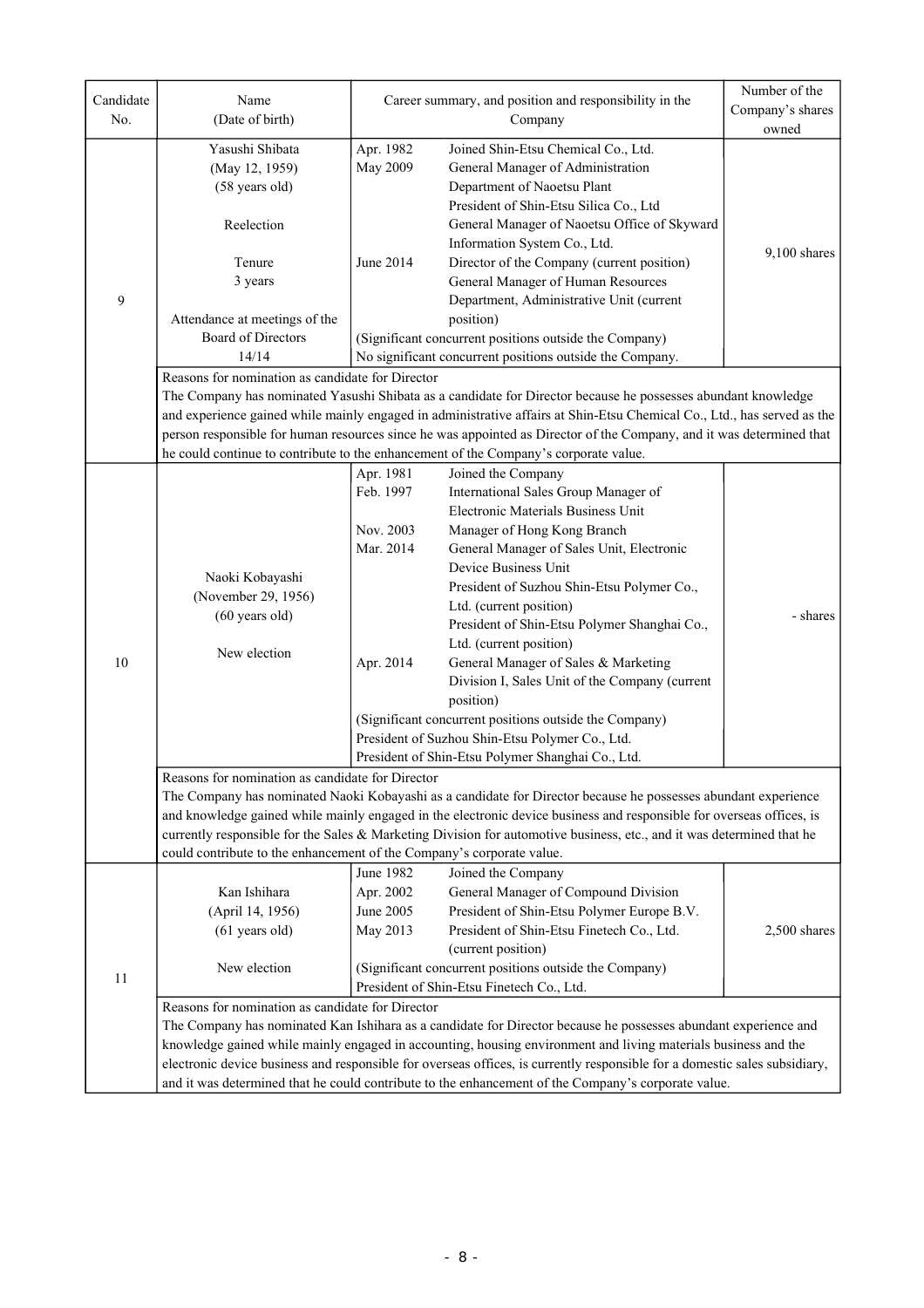| Candidate<br>No.      | Name<br>(Date of birth)                                                                                                                                                                                | Career summary, and position and responsibility in the                    | Number of the<br>Company's shares<br>owned                                                                                                                              |              |  |  |  |
|-----------------------|--------------------------------------------------------------------------------------------------------------------------------------------------------------------------------------------------------|---------------------------------------------------------------------------|-------------------------------------------------------------------------------------------------------------------------------------------------------------------------|--------------|--|--|--|
|                       |                                                                                                                                                                                                        | Jan. 1985<br>Apr. 1993<br>Oct. 1995                                       | Joined the Company<br>Manager of Group IV, Engineering Division<br><b>Construction Materials Technology Group</b><br>Manager of Construction Materials Business<br>Unit |              |  |  |  |
|                       | Mitsuo Sato<br>(September 30, 1957)<br>(59 years old)                                                                                                                                                  | May 2002                                                                  | General Manager of Extrusion Manufacturing<br>Division, Tokyo Plant                                                                                                     | 5,000 shares |  |  |  |
| 12                    | New election                                                                                                                                                                                           | <b>July 2007</b><br>Oct. 2013                                             | Manager of Tokyo Plant<br>General Manager of Construction Materials<br>Division                                                                                         |              |  |  |  |
|                       |                                                                                                                                                                                                        | Apr. 2016                                                                 | General Manager of Production Unit (current<br>position)                                                                                                                |              |  |  |  |
|                       |                                                                                                                                                                                                        |                                                                           | (Significant concurrent positions outside the Company)<br>No significant concurrent positions outside the Company.                                                      |              |  |  |  |
|                       | Reasons for nomination as candidate for Director                                                                                                                                                       |                                                                           |                                                                                                                                                                         |              |  |  |  |
|                       | The Company has nominated Mitsuo Sato as a candidate for Director because he possesses abundant knowledge and                                                                                          |                                                                           |                                                                                                                                                                         |              |  |  |  |
|                       | experience gained through his involvement in production technology and other business related to production while                                                                                      |                                                                           |                                                                                                                                                                         |              |  |  |  |
|                       | mainly engaged in the housing environment and living materials business, is currently responsible for the Production                                                                                   |                                                                           |                                                                                                                                                                         |              |  |  |  |
|                       |                                                                                                                                                                                                        |                                                                           | Unit, and it was determined that he could contribute to the enhancement of the Company's corporate value.                                                               |              |  |  |  |
| Notes:<br>$1_{\cdot}$ |                                                                                                                                                                                                        |                                                                           | Naoki Kobayashi holds concurrent positions as President of Suzhou Shin-Etsu Polymer Co., Ltd. and President of Shin-                                                    |              |  |  |  |
|                       |                                                                                                                                                                                                        |                                                                           | Etsu Polymer Shanghai Co., Ltd., both of which are subsidiaries of the Company. The Company is engaged in                                                               |              |  |  |  |
|                       | transactions with Suzhou Shin-Etsu Polymer Co., Ltd. that include the sale of materials and the purchase of products and                                                                               |                                                                           |                                                                                                                                                                         |              |  |  |  |
|                       | with Shin-Etsu Polymer Shanghai Co., Ltd. that include product sales.                                                                                                                                  |                                                                           |                                                                                                                                                                         |              |  |  |  |
|                       | Kan Ishihara holds a concurrent position as President of Shin-Etsu Finetech Co., Ltd., a subsidiary of the Company, and                                                                                |                                                                           |                                                                                                                                                                         |              |  |  |  |
|                       | the Company is engaged in transactions with Shin-Etsu Finetech Co., Ltd. that include product sales.                                                                                                   |                                                                           |                                                                                                                                                                         |              |  |  |  |
|                       | Each company mentioned above is engaged in the same type of business as the Company.                                                                                                                   |                                                                           |                                                                                                                                                                         |              |  |  |  |
| 2.                    | There is no special interest between any other candidates and the Company.                                                                                                                             |                                                                           |                                                                                                                                                                         |              |  |  |  |
|                       | The position and responsibility of the candidates who have served as persons executing business at Shin-Etsu Chemical                                                                                  |                                                                           |                                                                                                                                                                         |              |  |  |  |
|                       | Co., Ltd., the parent company of the Company, and its subsidiaries, etc. in the past five years are provided in the "Career<br>summary, and position and responsibility in the Company" section above. |                                                                           |                                                                                                                                                                         |              |  |  |  |
| 3.                    |                                                                                                                                                                                                        | Kenjiro Hata and Shigemichi Todoroki are candidates for outside Director. |                                                                                                                                                                         |              |  |  |  |
| 4.                    |                                                                                                                                                                                                        |                                                                           | The Company has submitted notification to Tokyo Stock Exchange, Inc. that Kenjiro Hata and Shigemichi Todoroki                                                          |              |  |  |  |
|                       | have been appointed as independent officers. If the reelection of Kenjiro Hata and Shigemichi Todoroki is approved at                                                                                  |                                                                           |                                                                                                                                                                         |              |  |  |  |
|                       | this Meeting, the Company plans to continue their designation as independent officers.                                                                                                                 |                                                                           |                                                                                                                                                                         |              |  |  |  |

5. Limited liability agreements with candidates

The Company has set forth in its Articles of Incorporation that it may enter into an agreement with outside Directors limiting their liability to the scope set forth in the provisions of Article 427, paragraph 1 of the Companies Act.

The Company has entered into agreements with outside Director candidates Kenjiro Hata and Shigemichi Todoroki limiting their liability according to the provisions of Article 427, paragraph 1 of the Companies Act. If Kenjiro Hata and Shigemichi Todoroki are reelected as outside Directors, the Company plans to renew the aforementioned limited liability agreements with both of them.

The details of the limited liability agreement are summarized as follows:

The maximum amount of liability for damages under this agreement shall be the minimum liability amount provided for under laws and regulations.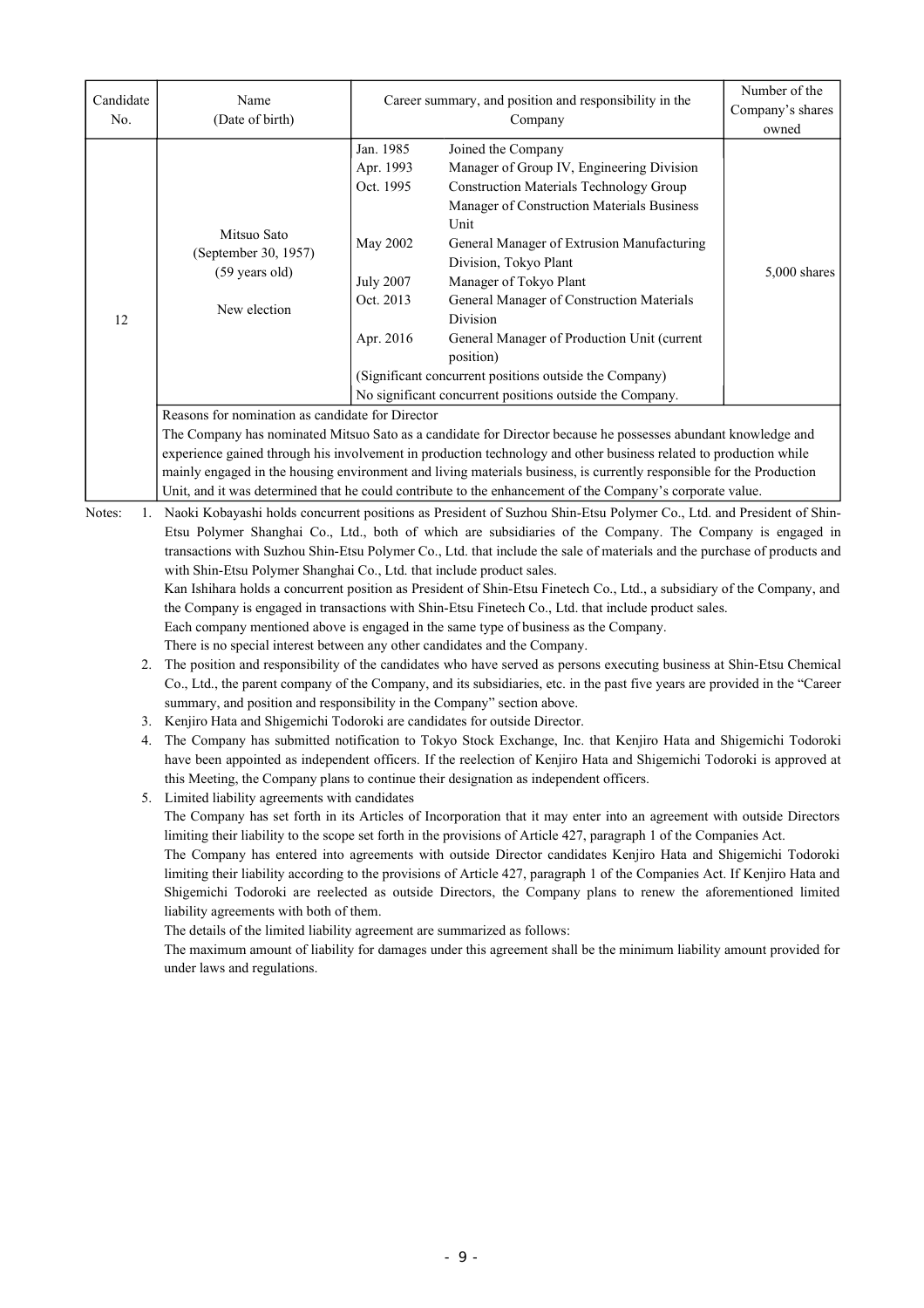### **Proposal No. 3:** Election of 2 Audit & Supervisory Board Members

At the conclusion of this Meeting, the terms of office of Audit & Supervisory Board Members Tetsuo Ogawa and Shuichi Noguchi will expire.

Therefore, the Company proposes the election of 2 Audit & Supervisory Board Members. In addition, the consent of the Audit & Supervisory Board has been obtained for this proposal. The candidates for Audit & Supervisory Board Member are as follows:

| Candidate    | Name                                                                                                                    |                                                          |                                                                                                                | Number of the |  |  |  |
|--------------|-------------------------------------------------------------------------------------------------------------------------|----------------------------------------------------------|----------------------------------------------------------------------------------------------------------------|---------------|--|--|--|
| No.          | (Date of birth)                                                                                                         | Career summary and position in the Company               | Company's shares                                                                                               |               |  |  |  |
|              |                                                                                                                         |                                                          |                                                                                                                | owned         |  |  |  |
|              | Shuichi Noguchi                                                                                                         | Apr. 1971                                                | Joined Shin-Etsu Chemical Co., Ltd.                                                                            |               |  |  |  |
|              | (August 31, 1947)                                                                                                       | June 1997                                                | General Manager of Organic Chemicals                                                                           |               |  |  |  |
|              | $(69 \text{ years old})$                                                                                                |                                                          | Department, Osaka Branch                                                                                       |               |  |  |  |
|              |                                                                                                                         | Dec. 2000                                                | General Manager of Administration                                                                              |               |  |  |  |
|              | Reelection                                                                                                              |                                                          | Department and Environment & Safety                                                                            |               |  |  |  |
|              | Outside                                                                                                                 |                                                          | Department of Kashima Plant                                                                                    |               |  |  |  |
|              | Independent                                                                                                             | June 2004                                                | Director and General Manager of Sales &                                                                        |               |  |  |  |
|              |                                                                                                                         |                                                          | Marketing Department of Japan Vam & Poval                                                                      |               |  |  |  |
|              | Tenure                                                                                                                  |                                                          | Co., Ltd.                                                                                                      |               |  |  |  |
|              | 4 years                                                                                                                 | <b>June 2008</b>                                         | Managing Director and General Manager of                                                                       | 3,800 shares  |  |  |  |
|              |                                                                                                                         |                                                          | Sales & Marketing Department                                                                                   |               |  |  |  |
|              | Attendance at meetings of the                                                                                           | June 2010                                                | Senior Managing Director                                                                                       |               |  |  |  |
| 1            | <b>Board of Directors</b>                                                                                               | June 2013                                                | Full-Time Audit & Supervisory Board Member                                                                     |               |  |  |  |
|              | 14/14                                                                                                                   |                                                          | of the Company (current position)                                                                              |               |  |  |  |
|              |                                                                                                                         |                                                          | (Significant concurrent positions outside the Company)                                                         |               |  |  |  |
|              | Attendance at meetings of the                                                                                           | No significant concurrent positions outside the Company. |                                                                                                                |               |  |  |  |
|              | Audit & Supervisory Board                                                                                               |                                                          |                                                                                                                |               |  |  |  |
|              | 17/17                                                                                                                   |                                                          |                                                                                                                |               |  |  |  |
|              | Reasons for nomination as candidate for outside Audit & Supervisory Board Member                                        |                                                          |                                                                                                                |               |  |  |  |
|              | The Company has nominated Shuichi Noguchi as a candidate for outside Audit & Supervisory Board Member because           |                                                          |                                                                                                                |               |  |  |  |
|              | he has abundant experience as an officer at chemical companies, and it was determined that such knowledge and           |                                                          |                                                                                                                |               |  |  |  |
|              | experience can be utilized to strengthen the Company's audit system. Shuichi Noguchi is currently an outside Audit $\&$ |                                                          |                                                                                                                |               |  |  |  |
|              | Supervisory Board Member (full time) of the Company. His tenure since assuming office as outside Audit $\&$             |                                                          |                                                                                                                |               |  |  |  |
|              | Supervisory Board Member has been four years.                                                                           |                                                          |                                                                                                                |               |  |  |  |
|              |                                                                                                                         | Apr. 1975                                                | Joined Shin-Etsu Chemical Co., Ltd.                                                                            |               |  |  |  |
|              |                                                                                                                         | <b>July 1976</b>                                         | Accounting Department of Shin-Etsu Vinyl                                                                       |               |  |  |  |
|              |                                                                                                                         |                                                          | Acetate Co., Ltd.                                                                                              |               |  |  |  |
|              | Morio Miyazaki                                                                                                          | Aug. 1979                                                | Finance & Accounting Department of Shin-                                                                       |               |  |  |  |
|              | (March 12, 1952)                                                                                                        |                                                          | Etsu Chemical Co., Ltd.                                                                                        |               |  |  |  |
|              | $(65 \text{ years old})$                                                                                                | June 2012                                                | Audit & Supervisory Board Member of Shin-                                                                      |               |  |  |  |
|              |                                                                                                                         |                                                          | Etsu Handotai Co., Ltd. (current position)                                                                     | - shares      |  |  |  |
|              | New election                                                                                                            | <b>July 2013</b>                                         | Director of Shin-Etsu Silicones (Thailand)                                                                     |               |  |  |  |
| 2            | Outside                                                                                                                 |                                                          | Limited                                                                                                        |               |  |  |  |
|              |                                                                                                                         |                                                          | Director of Asia Silicones Monomer Limited                                                                     |               |  |  |  |
|              |                                                                                                                         |                                                          | (Significant concurrent positions outside the Company)                                                         |               |  |  |  |
|              |                                                                                                                         |                                                          | No significant concurrent positions outside the Company.                                                       |               |  |  |  |
|              |                                                                                                                         |                                                          | Reasons for nomination as candidate for outside Audit & Supervisory Board Member                               |               |  |  |  |
|              |                                                                                                                         |                                                          | The Company has nominated Morio Miyazaki as a candidate for outside Audit & Supervisory Board Member because   |               |  |  |  |
|              |                                                                                                                         |                                                          | he has outstanding experience and knowledge related to accounting and finance, and it was determined that such |               |  |  |  |
|              |                                                                                                                         |                                                          | knowledge and experience can be utilized to strengthen the Company's audit system.                             |               |  |  |  |
| Notes:<br>1. | There is no special interest between any of the candidates and the Company.                                             |                                                          |                                                                                                                |               |  |  |  |
|              | Shuichi Noguchi and Morio Miyazaki are candidates for outside Audit & Supervisory Board Member.<br>2.                   |                                                          |                                                                                                                |               |  |  |  |

3. Shuichi Noguchi has served as Senior Managing Director of Japan Vam & Poval Co., Ltd., a subsidiary of the Company's parent company, for the past five years.

4. Morio Miyazaki has been a person executing business at Shin-Etsu Chemical Co., Ltd., the parent company of the Company, and at Shin-Etsu Silicones (Thailand) Limited and Asia Silicones Monomer Limited, subsidiaries of the parent company of the Company, for the past five years. His position and responsibility in such companies are provided in the "Career summary and position in the Company" section above. Furthermore, Morio Miyazaki has been serving as Audit & Supervisory Board Member of Shin-Etsu Handotai Co., Ltd., a subsidiary of the parent company of the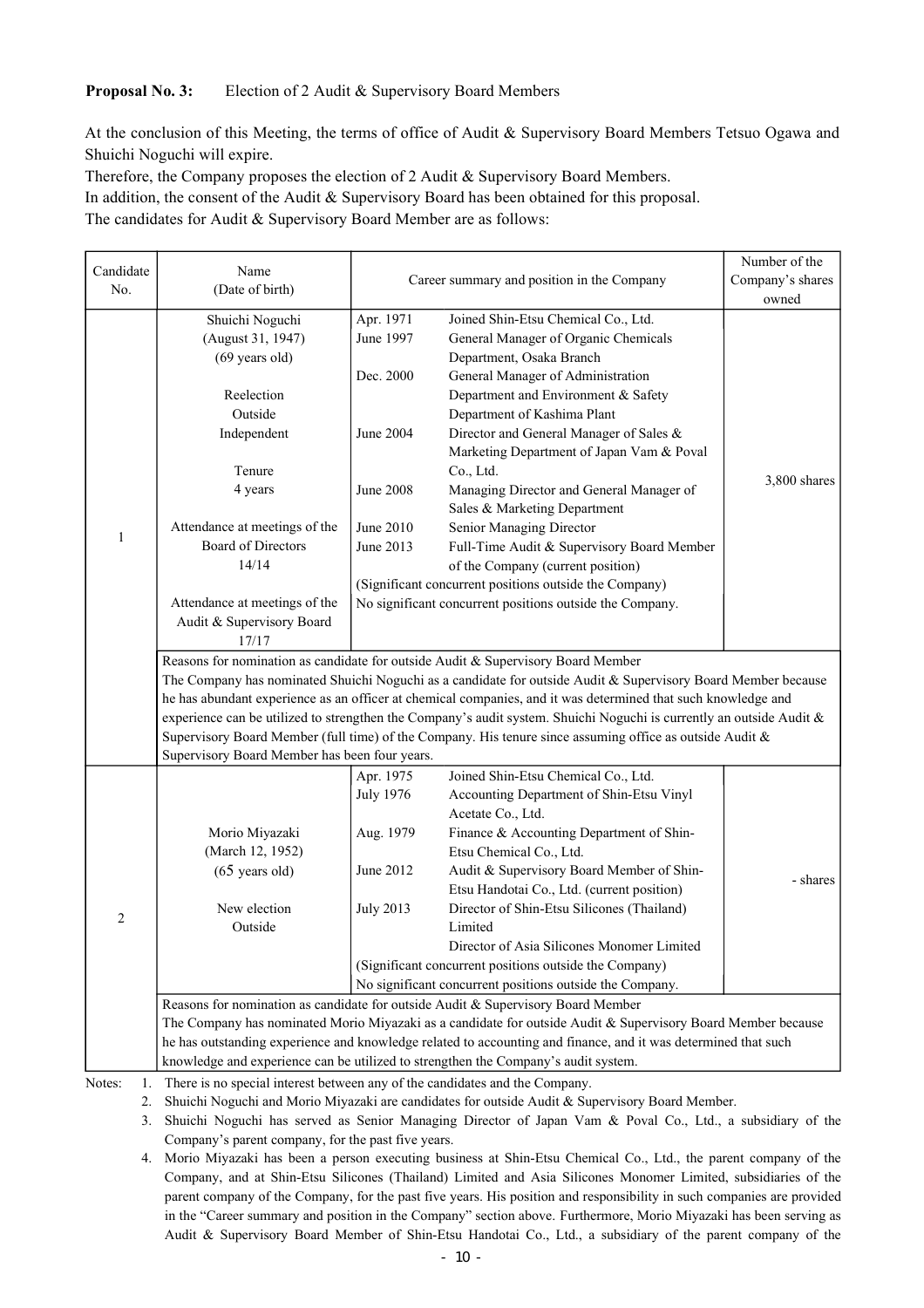Company, currently and for the past five years. Additionally, he has received a salary from Shin-Etsu Chemical Co., Ltd. as an employee for the past two years.

- 5. The Company has submitted notification to Tokyo Stock Exchange, Inc. that Shuichi Noguchi has been appointed as an independent officer. If the reelection of Shuichi Noguchi is approved at this Meeting, the Company plans to continue his designation as an independent officer.
- 6. Limited liability agreements with candidates

The Company has set forth in its Articles of Incorporation that it may enter into an agreement with outside Audit  $\&$ Supervisory Board Members limiting their liability to the scope set forth in the provisions of Article 427, paragraph 1 of the Companies Act.

The Company has entered into an agreement with outside Audit & Supervisory Board Member candidate Shuichi Noguchi limiting his liability according to the provisions of Article 427, paragraph 1 of the Companies Act. If Shuichi Noguchi is reelected as an outside Audit & Supervisory Board Member, the Company plans to renew the aforementioned limited liability agreement. Furthermore, if another outside Audit & Supervisory Board Member candidate Morio Miyazaki is elected, the Company plans to enter into the aforementioned limited liability agreement with him.

The details of the limited liability agreement are summarized as follows:

The maximum amount of liability for damages under this agreement shall be the minimum liability amount provided for under laws and regulations.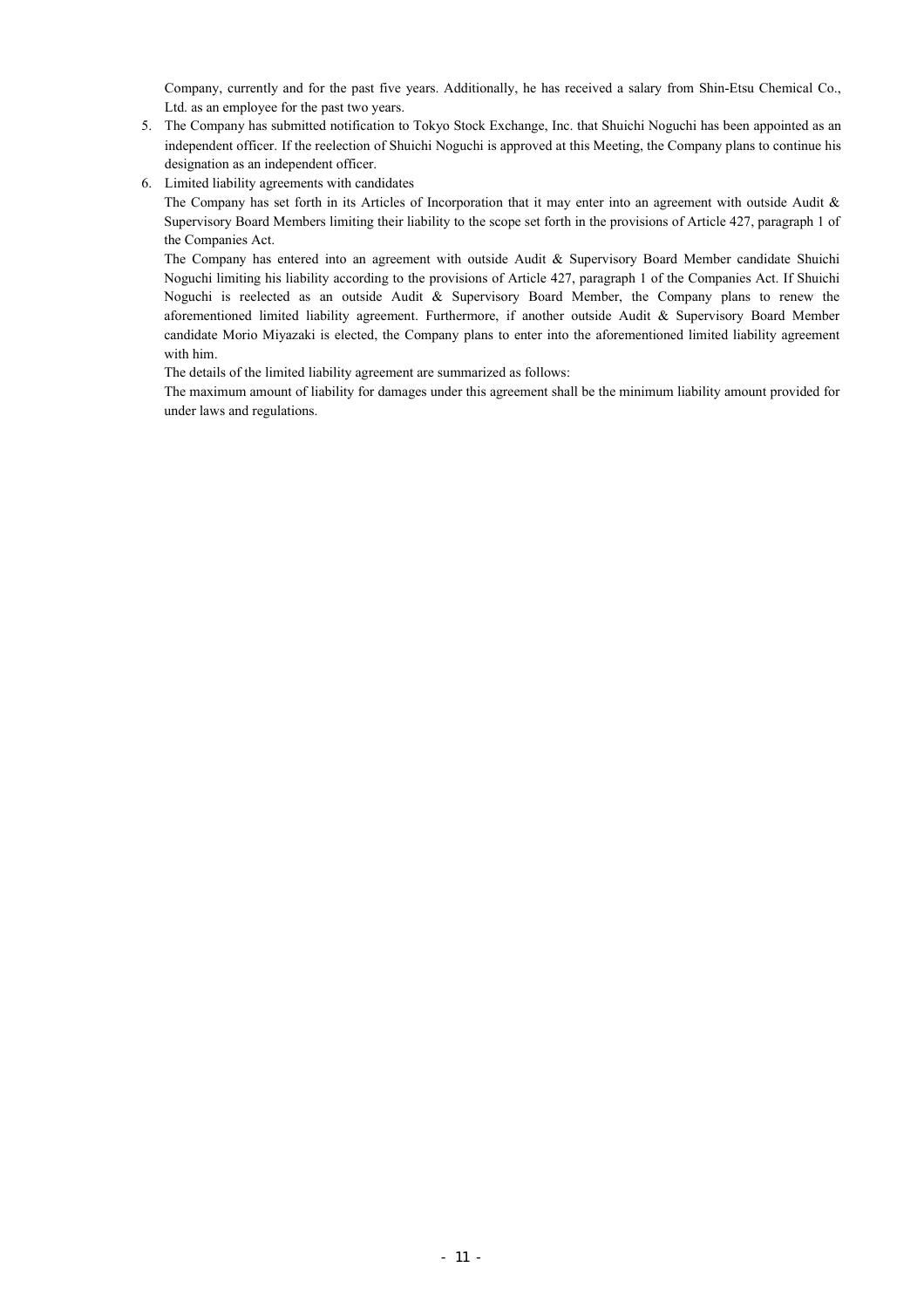## **Proposal No. 4: Delegation of Determination of Subscription Requirements for Stock Acquisition Rights to Be Issued as Stock Options to Employees of the Company and Directors of Subsidiaries of the Company to the Board of Directors of the Company**

The Company asks for the shareholders' approval to delegate the determination of the subscription requirements for stock acquisition rights to be issued as stock options to employees of the Company and directors of subsidiaries of the Company to the board of directors of the Company (hereinafter referred to as the "Board of Directors") in accordance with the provisions of Articles 236, 238 and 239 of the Companies Act.

- 1. Reasons for issuing stock acquisition rights with particularly favorable terms and conditions: For the purpose of further enhancing the willingness and morale to contribute to the long-term increase of corporate value of the Company's group, and seeking to increase the corporate value of the Company's group, the Company would like to issue stock acquisition rights to employees of the Company and directors of subsidiaries of the Company without requiring the payment of monies.
- 2. Features and the maximum number of stock acquisition rights, etc. of which the Board of Directors will be authorized to determine subscription requirements, based on the matters to be determined at this Meeting:

(1) The maximum number of stock acquisition rights of which the Board of Directors will be authorized to determine subscription requirements based on the delegation

The maximum number of stock acquisition rights specified in item (3) below shall be one thousand nine hundred (1,900).

The maximum total number of shares of common stock of the Company to be delivered upon exercise of stock acquisition rights shall be one hundred and ninety thousand (190,000). If the number of shares to be granted is adjusted as prescribed in item (3) below, however, the adjusted number of shares to be granted shall be the product of the number of shares to be granted after adjustment multiplied by the above-mentioned maximum number of stock acquisition rights.

- (2) No payment of monies shall be required for the stock acquisition rights of which the Board of Directors will be authorized to determine subscription requirements based on the delegation.
- (3) Features of stock acquisition rights of which the Board of Directors will be authorized to determine subscription requirements based on the delegation
	- (a) Class and number of shares underlying stock acquisition rights

The class of shares underlying stock acquisition rights shall be common stock, and the number of shares underlying each stock acquisition right (hereinafter referred to as the "Number of Shares to Be Granted") shall be one hundred (100).

If, however, the Company either effects a share split of its common stock (including allotment of its shares of common stock without contribution; the same shall apply to the share split described hereinafter) or effects a consolidation of its shares of common stock, after the date of resolution of the Meeting of Shareholders (hereinafter referred to as the "Resolution Date"), the Number of Shares to Be Granted shall be adjusted according to the formula described below. Fractions of less than one (1) share resulting from such adjustments shall be rounded down.

| Number of Shares to Be   | Number of Shares to Be Granted | Ratio of share split or share |
|--------------------------|--------------------------------|-------------------------------|
| Granted after adjustment | before adjustment              | consolidation                 |

In addition to the above, if, after the Resolution Date, any event that would force the Company to adjust the Number of Shares to Be Granted occurs, the Company shall make appropriate adjustments to the Number of Shares to Be Granted within a reasonable range.

(b) Amount of assets to be contributed upon exercise of stock acquisition rights

The amount of assets to be contributed upon the exercise of each stock acquisition right shall be the amount obtained by multiplying the amount to be paid in for one (1) share to be delivered upon exercise of stock acquisition rights (hereinafter referred to as the "Exercise Price") by the Number of Shares to Be Granted.

The Exercise Price shall be the higher of either the product of the multiplication of the average of daily closing price of the common stock of the Company in regular trading on the Tokyo Stock Exchange (hereinafter referred to as the "Closing Price") during the month (excluding dates on which no trade is made) immediately prior to the month containing the date on which stock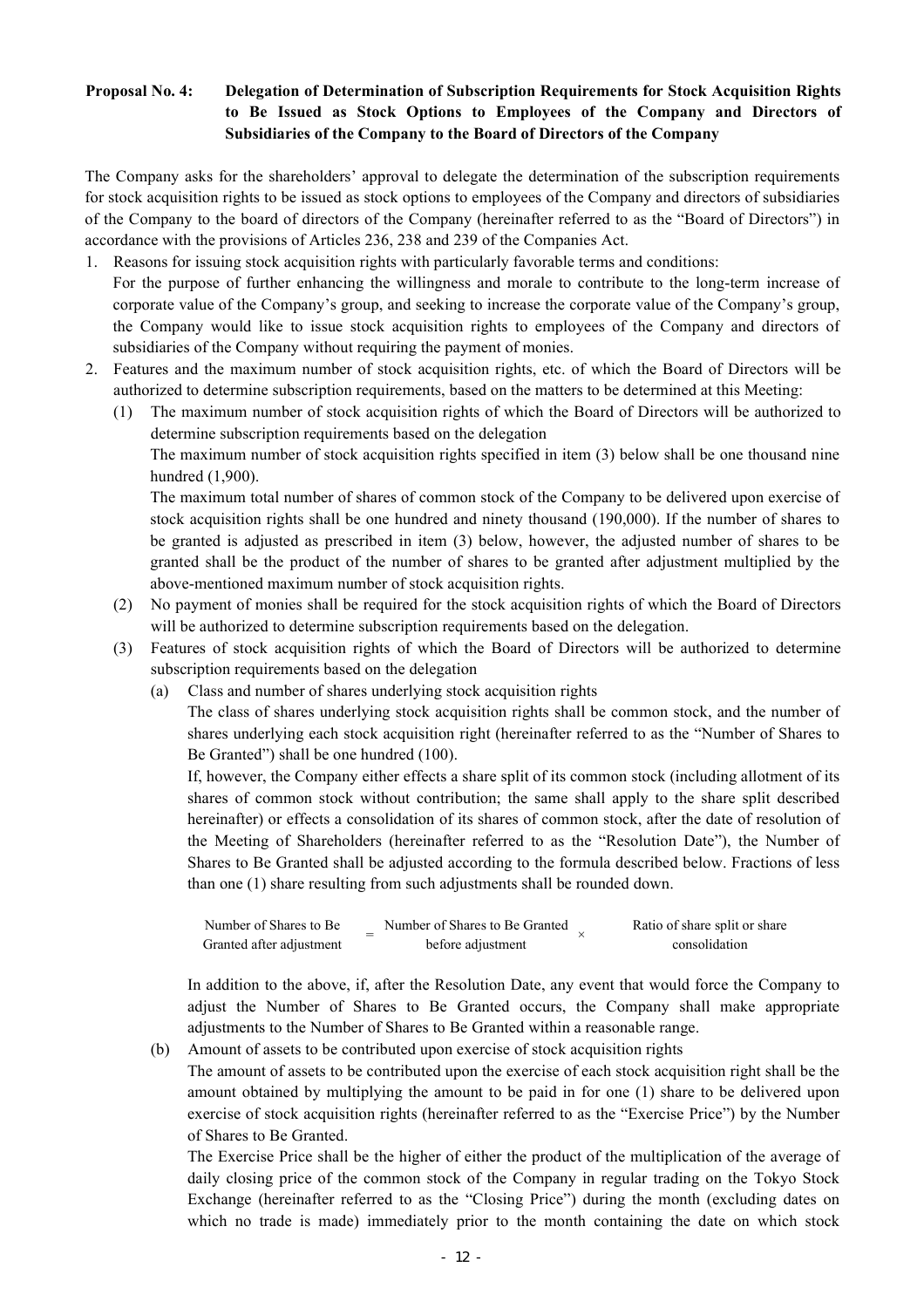acquisition rights are allotted (hereinafter referred to as the "Allotment Date") by 1.025, with any fractions of less than ¥1 to be rounded up; or the Closing Price on the Allotment Date (or in the event that there is no Closing Price on that date, the Closing Price of the immediately preceding day on which the Company's common stock were traded).

If the Company either effects a share split or a consolidation of its shares of common stock after the Allotment Date, the Exercise Price shall be adjusted according to the formula described below. Fractions of less than ¥1 resulting from such adjustments shall be rounded up.



If, after the Allotment Date, the Company issues new shares of common stock or disposes of shares of treasury stock thereof of the Company at a price lower than the market price (excluding the sale of shares of treasury stock pursuant to the provisions of Article 194 of the Companies Act ["Demand for Sale of Shares Less than One Unit by Holders of Shares Less than One Share Unit"], the conversion of securities that shall or may be converted to shares of common stock of the Company, or the exercise of stock acquisition rights with which the delivery of shares of common stock of the Company can be requested [including stock acquisition rights attached to bonds with stock acquisition rights]), the Exercise Price shall be adjusted according to the formula described below. Fractions of less than ¥1 resulting from such adjustments shall be rounded up.

|                       |                                 |  | Number of issued |                                                           | Number of newly | Payment amount per |  |
|-----------------------|---------------------------------|--|------------------|-----------------------------------------------------------|-----------------|--------------------|--|
| <b>Exercise Price</b> | <b>Exercise Price</b><br>before |  | shares           |                                                           | issued shares   | share              |  |
| after adjustment      |                                 |  |                  |                                                           |                 | Market price       |  |
|                       | adjustment                      |  |                  | Number of issued shares $+$ Number of newly issued shares |                 |                    |  |

In the formula above, "Number of issued shares" is the total number of shares of common stock issued by the Company excluding the number of treasury shares of common stock owned by the Company. In the case of the Company's disposal of treasury stock, "Number of newly issued shares" shall be replaced with "Number of treasury stock to be disposed of."

In addition to the above, if, after the Allotment Date, any event that would force the Company to adjust the Exercise Price occurs, the Company shall make appropriate adjustments to the Exercise Price within a reasonable range.

(c) Period during which stock acquisition rights may be exercised

From the day following the 2-year anniversary of the Allotment Date to March 31, 2023

- (d) Matters concerning increases in capital and capital reserve when shares are issued upon exercise of stock acquisition rights
	- i. The amount of capital to be increased by the issuance of shares upon exercise of stock acquisition rights shall be one-half of the maximum amount of increase in capital etc., which is calculated in accordance with Article 17, paragraph 1 of the Corporate Accounting Rules. Fractions of less than ¥1 resulting from such calculation shall be rounded up.
	- ii. The amount of capital reserve to be increased by the issuance of shares upon exercise of stock acquisition rights shall be the amount obtained by subtracting the amount of capital to be increased as prescribed in (i) above from the maximum amount of increase in capital etc. described in (i) above.
- (e) Restriction on acquisition of stock acquisition rights by transfer
	- Any acquisition of stock acquisition rights by transfer shall be subject to the approval by a resolution of the Board of Directors.
- (f) Provisions for acquisition of stock acquisition rights
	- i. In the event that a proposal for a merger agreement under which the Company shall become a ceasing company, a proposal for a company split agreement or company split plan under which the Company shall become a splitting company, or a proposal for a share exchange agreement or share transfer plan under which the Company shall become a wholly-owned subsidiary is approved at a shareholders' meeting of the Company (or in any of the above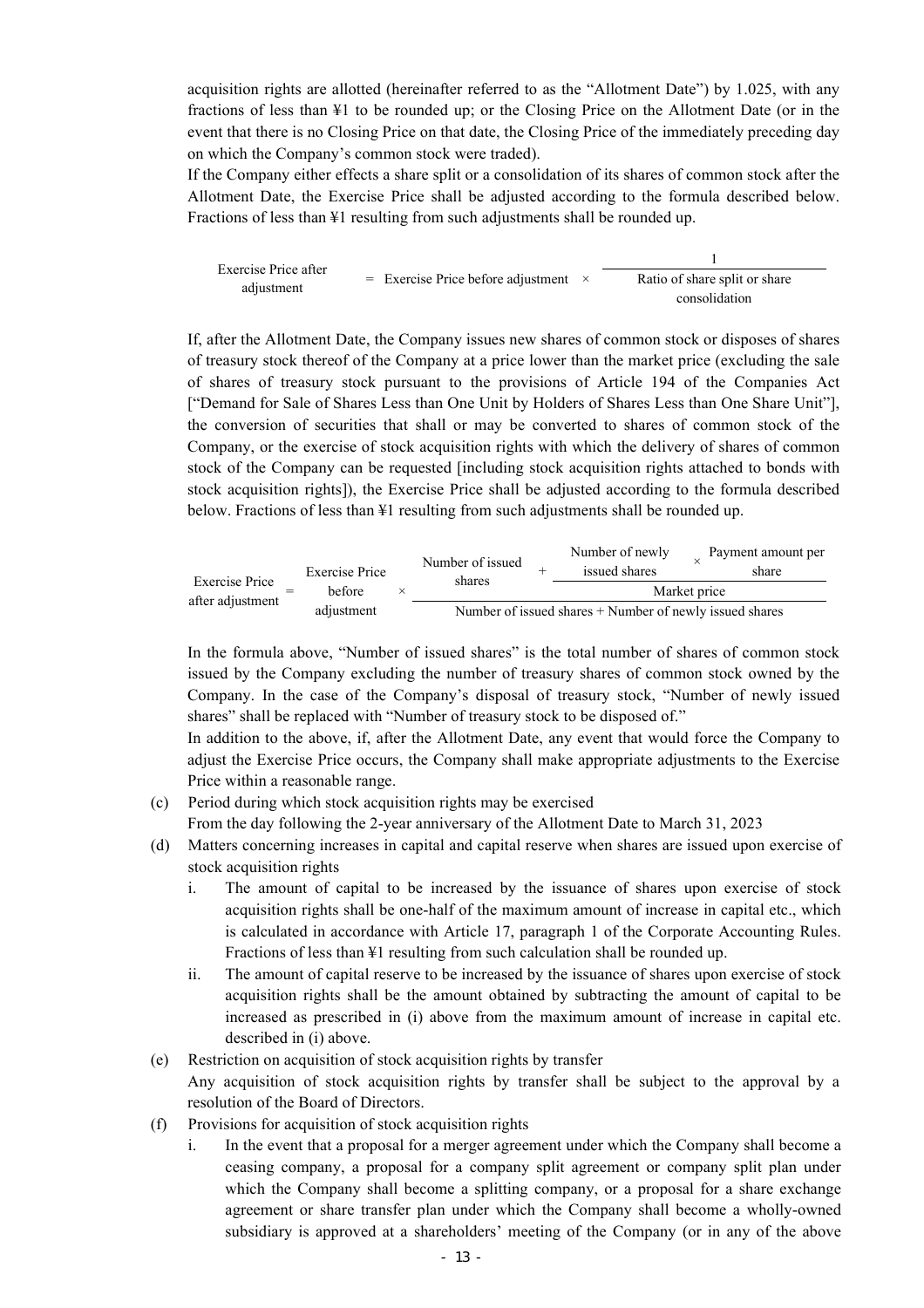cases, when an approval at a shareholders' meeting of the Company is not required, and an approval at a Board of Directors' meeting is made), the Company may acquire the stock acquisition rights without consideration at the date separately specified by the Board of Directors of the Company.

- ii. If a person granted stock acquisition rights or his or her heir can no longer exercise such rights under the "Agreement for Allotment of Stock Acquisition Rights," which is concluded between the Company and a relevant employee or a director of relevant subsidiary, based on a resolution made at this Meeting and by the Board of Directors, the Company may acquire the stock acquisition rights without consideration at the date separately specified by the Board of Directors of the Company.
- (g) In the event where the Company engages in a merger (limited to the case where the Company ceases to exist after the merger), absorption-type company split, incorporation-type company split, share exchange, or share transfer (hereinafter collectively referred to as the "Reorganization Actions"), the Company shall deliver to the holders of the remaining stock acquisition rights at the time the Reorganization Actions take effect (hereinafter referred to as the "Remaining Stock Acquisition Rights") the stock acquisition rights of the relevant stock companies listed in Article 236, paragraph 1, item (viii) - (a) through (e) of the Companies Act (hereinafter referred to as the "Reorganized Company"), in each case in accordance with the conditions set forth below. In this event, the Remaining Stock Acquisition Rights shall become extinct and new stock acquisition rights in the Reorganized Company shall be issued. However, the foregoing shall be on the condition that delivery of such stock acquisition rights by the Reorganized Company in accordance with the following conditions is included in the absorption-type merger agreement, consolidationtype merger agreement, absorption-type company split agreement, incorporation-type company split plan, share exchange agreement or share transfer plan.
	- i. Number of stock acquisition rights of the Reorganized Company to be delivered The same number of such stock acquisition rights as the number of the Remaining Stock Acquisition Rights possessed by each holder of the Company's stock acquisition rights shall be delivered.
	- ii. Class of shares of the Reorganized Company underlying stock acquisition rights Class of shares underlying stock acquisition rights shall be common stock of the Reorganized Company.
	- iii. Number of shares of the Reorganized Company underlying stock acquisition rights The number of shares shall be determined in the same manner as (a) above taking into consideration the conditions and other factors concerning the Reorganization Actions.
	- iv. Amount of assets to be contributed upon exercise of stock acquisition rights The amount of assets to be contributed upon exercise of each stock acquisition right to be delivered shall be the amount obtained by multiplying the amount to be paid in after reorganization, which is adjusted taking into consideration the conditions and other factors concerning the Reorganization Actions, by the number of shares underlying the relevant stock acquisition rights as determined in accordance with (iii) above.
	- v. Period during which stock acquisition rights may be exercised This period shall commence either on the starting date of the period for exercising stock acquisition rights specified in (c) above, or on the date on which the Reorganization Action comes into effect, whichever is later, and end on the expiry date of the period for exercising stock acquisition rights specified in (c) above.
	- vi. Matters concerning increases in capital and capital reserve when shares are issued upon exercise of stock acquisition rights

They shall be determined in the same manner as (d) above.

- vii. Restriction on acquisition of stock acquisition rights by transfer Any acquisition of stock acquisition rights by transfer shall be subject to the approval by resolution of the board of directors of the Reorganized Company.
- viii. Provisions for acquisition of stock acquisition rights They shall be determined in the same manner as (f) above.